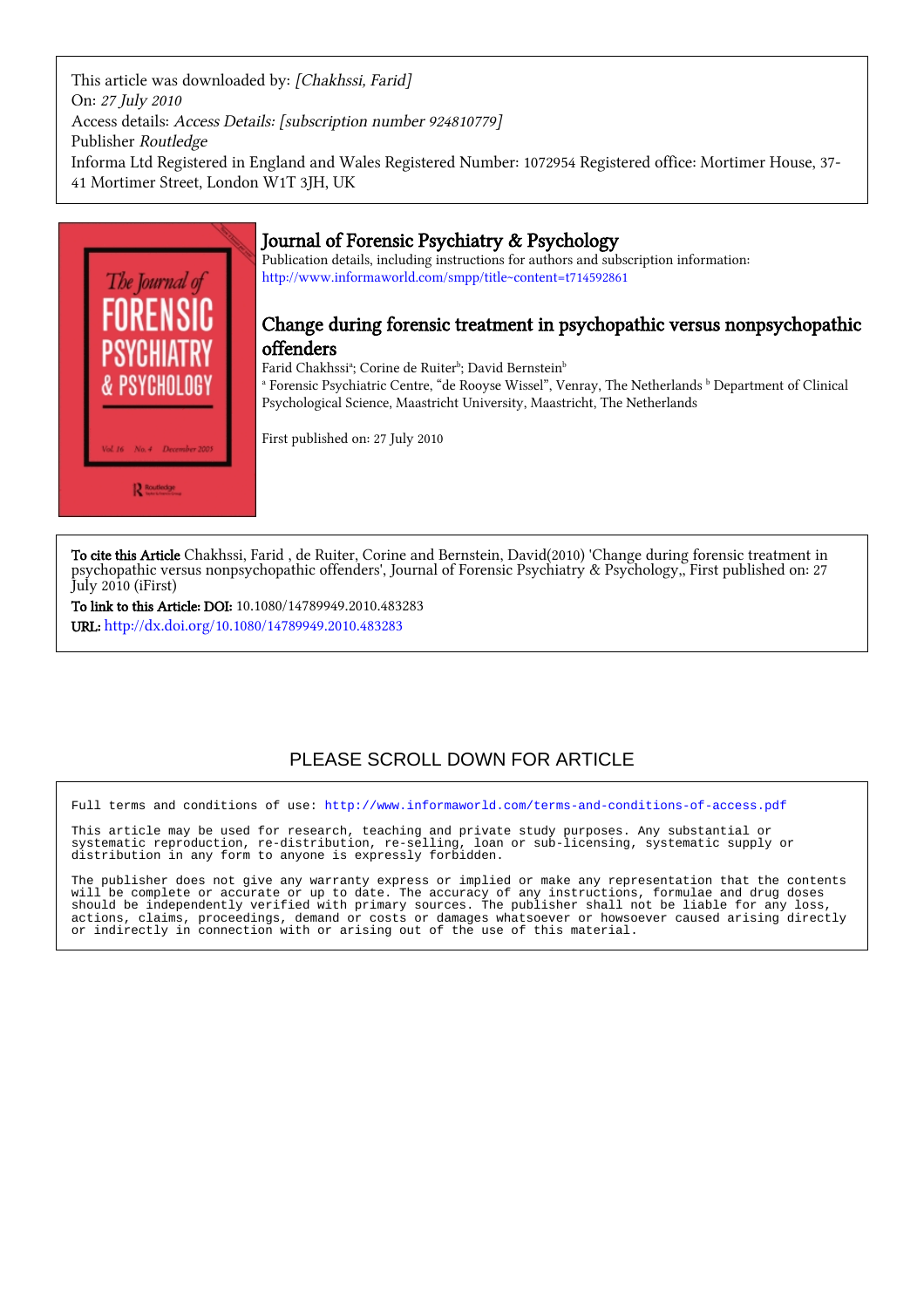## RESEARCH ARTICLE

## Change during forensic treatment in psychopathic versus nonpsychopathic offenders

Farid Chakhssi<sup>a\*</sup>, Corine de Ruiter<sup>b</sup> and David Bernstein<sup>b</sup>

<sup>a</sup>Forensic Psychiatric Centre, "de Rooyse Wissel", Venray, The Netherlands; <sup>b</sup>Department of Clinical Psychological Science, Maastricht University, Maastricht, The Netherlands

(Received 1 July 2009; final version received 30 March 2010)

Psychopathy in forensic psychiatric patients and other criminal offenders is associated with higher criminal recidivism rates. Moreover, many forensic mental health professionals believe that psychopaths are not amenable to treatment. The present study examines whether patients with psychopathy demonstrate change during forensic psychiatric treatment. Seventy-four personality disordered offenders who had been convicted for serious violence were rated on the the Hare Psychopathy Checklist-Revised and assessed repeatedly on risk-related behaviors during 20-months of inpatient forensic treatment. Group- and individual-level analyses showed no significant differences between psychopathic and non-psychopathic patients on adaptive social behavior, communication skills, insight, attribution of responsibility, and self-regulation strategies. However, a subgroup of psychopaths (22%) deteriorated during treatment with regard to physical aggression, whereas none of the non-psychopathic patients did ( $p < 0.01$ ). Our findings demonstrate that, contrary to clinical lore, treatment does not make a majority of psychopaths worse, but there are significant differences between psychopaths and non-psychopaths in treatment responsiveness.

Keywords: psychopathy; antisocial behaviour; forensic mental health; treatment

## Introduction

Psychopathy can be defined as a disorder of personality which includes predatory behavior, emotional detachment, callousness, impulsivity and persistent antisocial behavior (Hare, 2003; Patrick, 2006). Studies following up on psychopaths after incarceration or hospitalization show that they commit more serious violent crimes, and are more likely to recidivate than nonpsychopaths (Hemphill, Hare, & Wong, 1998; Hildebrand, Hesper,

ISSN 1478-9949 print/ISSN 1478-9957 online © 2010 Taylor & Francis DOI: 10.1080/14789949.2010.483283 http://www.informaworld.com

<sup>\*</sup>Corresponding author. Email: f.chakhssi@dji.minjus.nl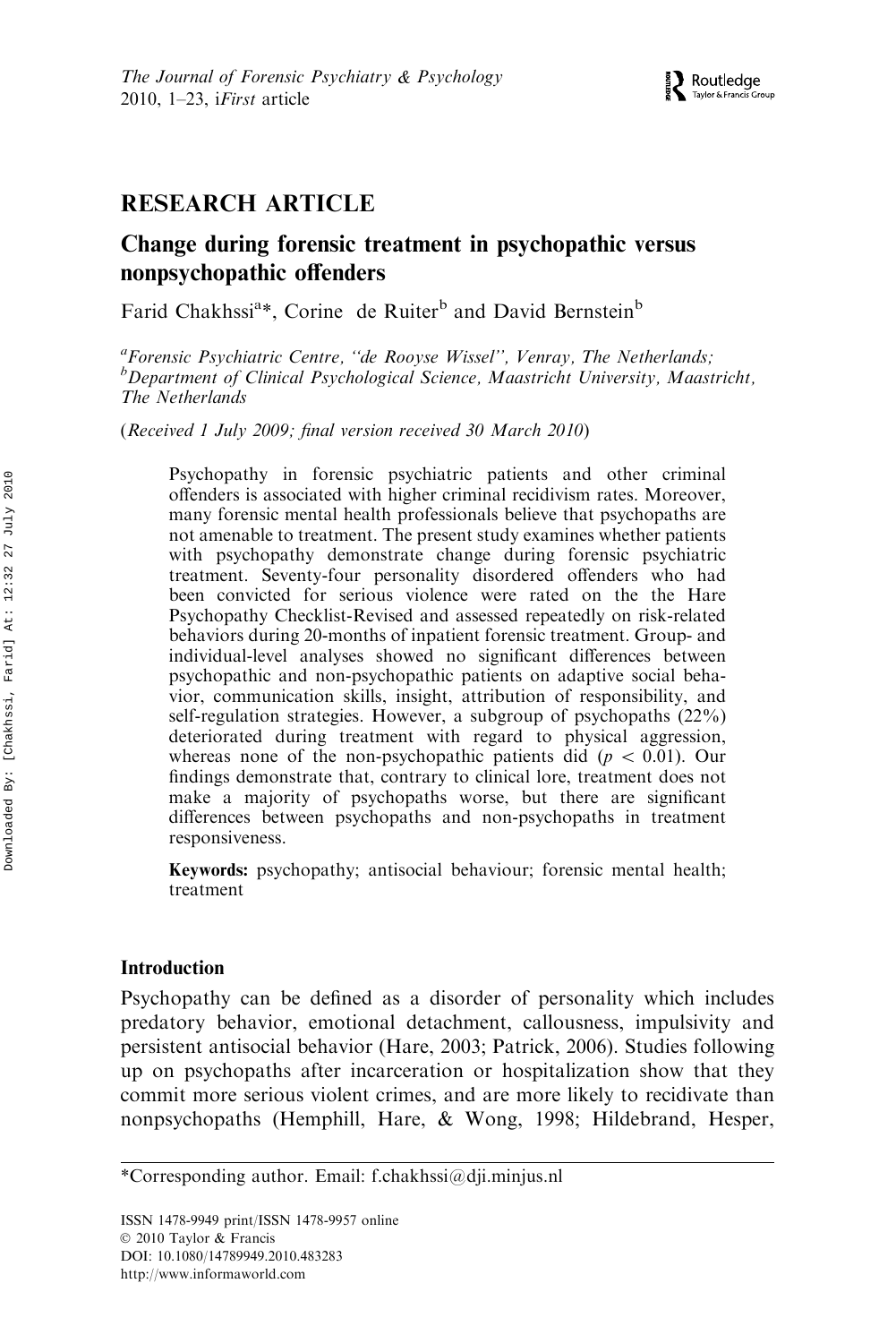Spreen, & Nijman, 2005; Leistico, Salekin, DeCoster, & Rogers, 2008). However, only a few studies have addressed the treatability, aimed at reducing violence risk, of psychopaths.

Approximately 24–35% of the population in Dutch forensic inpatient settings consists of psychopaths (Hildebrand & de Ruiter, 2004; Hildebrand et al., 2005) and 13–47% of European and North American forensic psychiatric samples consist of psychopaths (Patrick, 2006). Psychopathic patients pose a tremendous challenge for forensic treatment settings in safeguarding society, especially when forensic mental health professionals are faced with the widely held belief that psychopaths are untreatable (Cleckley, 1988) or that treatment even has adverse effects (see for instance, Hare, Clark, Grann, & Thornton, 2000; Rice, Harris, & Cormier, 1992; Seto & Barbaree, 1999). This belief has recently been challenged by Salekin (2002) who stated, on the basis of a review of 42 treatment studies, that there is no convincing scientific evidence for the belief that psychopathy is untreatable. More importantly, the review shows that although many mental health professionals and researchers adhere to Hare's definition of psychopathy (1991), only four of the 42 studies examined the responsiveness of psychopaths using the current diagnostic standard for assessing psychopathy: the Hare Psychopathy Checklist-Revised (PCL-R; Hare, 1991, 2003). Several authors have extensively reviewed PCL-R based research into psychopathy in relation to treatment involvement and found that the few studies addressing this issue provided insufficient evidence to support the view that psychopathy is immutable (see Harris  $\&$  Rice, 2006; Skeem, Monahan, & Mulvey, 2002) or to support the view that treatment made psychopaths worse (D'Silva, Duggan, & McCarthy, 2004). On top of that, Seto and Barbaree (1999) who observed that treatment progress in psychopathic sex offenders  $(n = 224)$  was associated with increases in recidivism, reported in a follow-up study using a longer observation period and more recidivism data, that there was no evidence in the follow-up data that justified their preliminary conclusion that 'treatment causes harm' (Barbaree, 2005).

Results of a recent PCL-R based study, suggest that psychopaths are as likely to benefit from treatment as nonpsychopaths. A prospective study among 381 male offenders mandated to residential drug treatment found that psychopaths who received intensive treatment were over three times less likely to be rearrested at 1 year follow-up than psychopaths who received less intensive treatment (Skeem, 2008). Even though psychopathy was associated with misbehavior and less perceived progress during treatment in this study, the PCL-R scores did not moderate the effect of treatment dose on re-arrest rates. Similar findings were reported in an evaluation of treatment in 871 civil psychiatric patients (Skeem et al., 2002). In this study, psychopathy did not moderate the effect of treatment involvement and subsequent violence during a post-discharge follow-up of 10 weeks.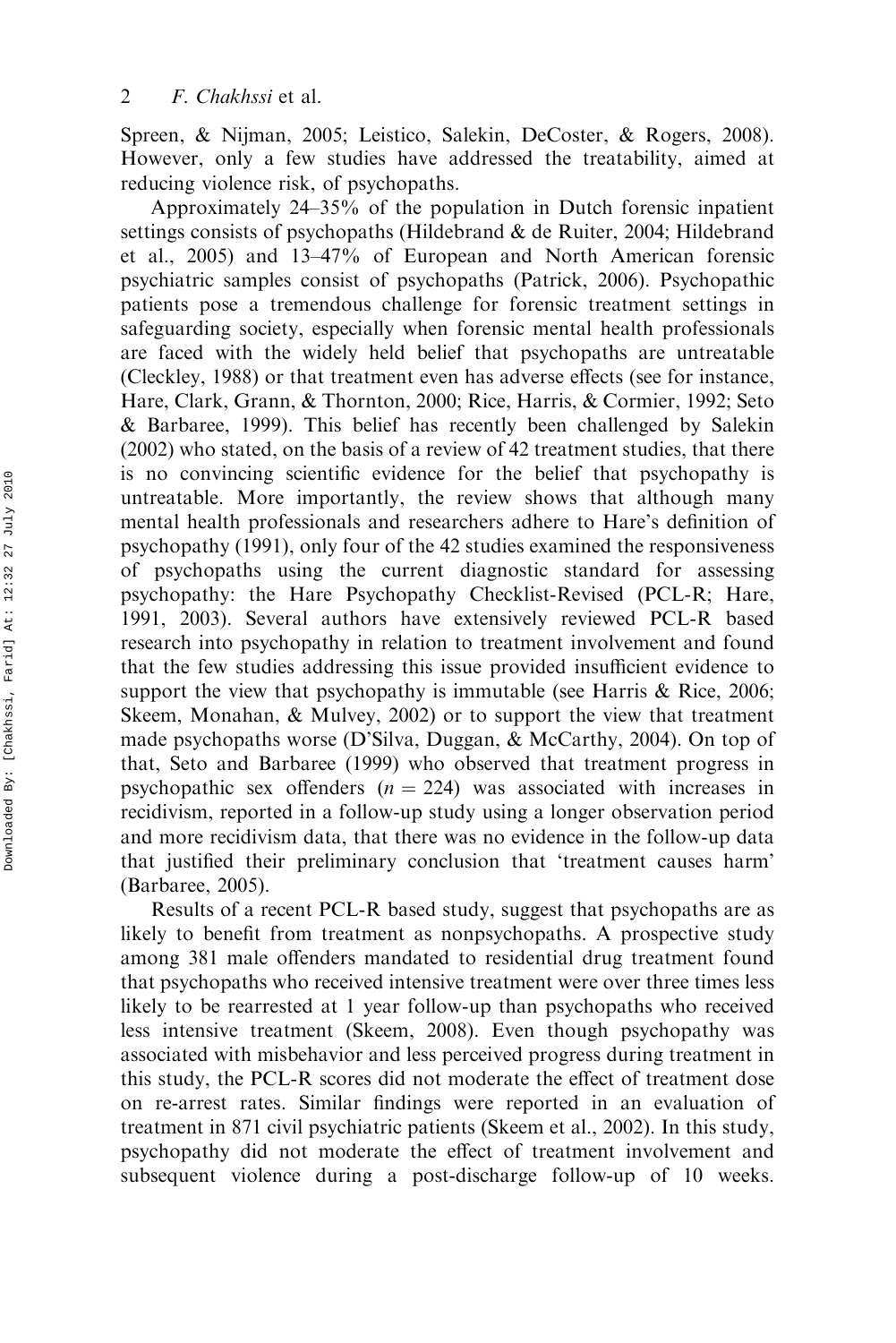Moreover, these authors found that civil psychiatric patients with psychopathic traits were three times less likely to be violent when they received an adequate dose of treatment (more than seven sessions during a 10-week period). More recently, similar results have been found in a retrospective study by Olver and Wong (2009). After a 10-year posttreatment follow-up, in a sample of 156 PCL-R assessed sex offenders, they found that sex offenders who showed positive therapeutic responses were less likely to recidivate in violent and sexual crimes. Again, this relationship was not moderated by PCL-R scores and/or Sexual Violence Risk scores (Olver & Wong, 2009). Taken together, these findings suggest that some psychopaths are amenable to change, but also raise several further questions. First, while psychopaths as a group may show significant reductions in mean level of problems, how many psychopaths show clinically relevant change at an individual level? That is, how many improve, how many stay the same, and how many deteriorate? Second, what dynamic risk factors for violence account for the change in psychopaths? Although, psychopaths share a high likelihood of future criminal behavior and violence, their co-morbid psychopathology is far from homogenous (Brinkley, Newman, Widiger, & Lynam, 2004; Hildebrand & de Ruiter, 2004). Hence, the treatment response of psychopaths at a group level may not reflect the development of individual psychopaths during forensic treatment, and more individual focused analyses are necessary to investigate a possible differential treatment within the group of psychopaths. To determine whether individual psychopaths respond to treatment, we use the Reliable Change Index (RCI; Jacobson and Truax, 1991). The RCI was developed to evaluate client change during therapy, and is frequently used in therapy outcome research (Atkins, Bedics, McGlinchey, & Beauchaine, 2005; McGlinchey, Atkins, & Jacobson, 2002; Ogles, Lunnen, & Bonesteel, 2001). The RCI describes change of individuals during treatment not only in terms of reliable improvement but also in terms of no change and/or reliable deterioration. The RCI measures the reliability of change by taking repeated measurements and measurement unreliability of the instrument used into account. Compared to group level analyses, the RCI is a more rigorous methodology. To demonstrate reliable change, patients have to change beyond the degree of change that could be explained by measurement unreliability and repeated assessments alone.

In this prospective study, we examined change during long-term inpatient forensic treatment in a sample of male psychopaths and nonpsychopaths classified according to Hare's PCL-R. To obtain a homogeneous sample, only offenders with personality disorders according to DSM-IV (American Psychiatric Association, 2000) were included, and patients with major mental disorders were excluded. In light of recent research (Skeem, 2008; Skeem et al., 2002), we hypothesized that psychopaths would show the same treatment responsiveness as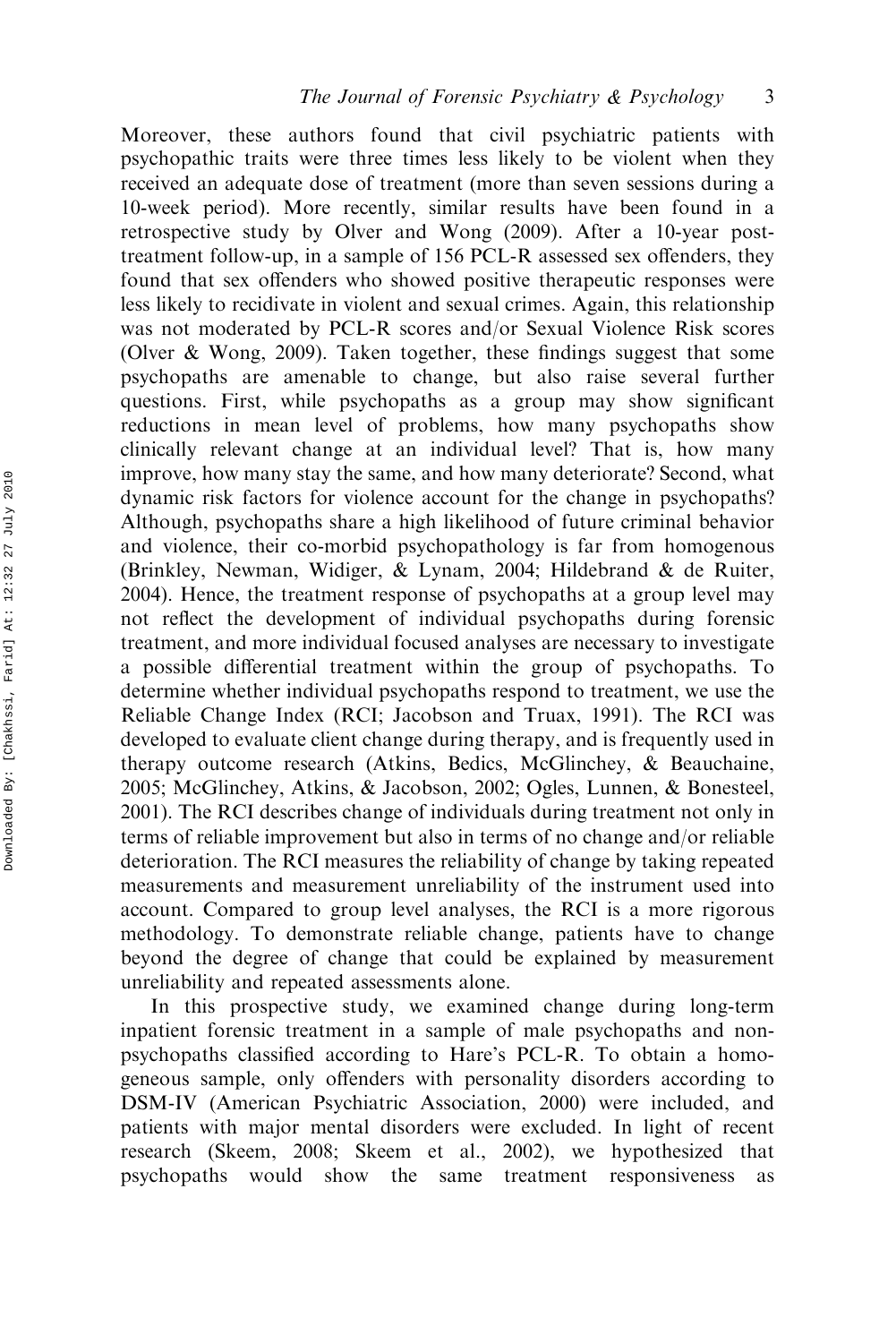#### 4 F. Chakhssi et al.

nonpsychopaths. We predicted that there would be no group differences in treatment responsiveness, and that on an individual level, similar percentages of psychopaths and non-psychopaths would show improvement, no improvement, or deterioration according to the RCI. We assessed therapeutic change with the Behavioral Status Index (BEST-Index; Reed, Wood, & Robinson, 2000), a measure of dynamic, risk-related behaviors. We chose the BEST-index because it can be administered repeatedly during treatment to assess changes in multiple dimensions of forensic risk, and has shown good reliability and validity in previous studies with forensic patients (Chakhssi, de Ruiter, & Bernstein, 2009; Ross et al., 2008; Woods, 2000). Moreover, because the BEST-Index is completed by paraprofessional informants (i.e. psychiatric nurses), it is less susceptible to response bias, such as socially desirable responding, that often affects the responses of forensic patients to self-report questions.

### Method

#### Setting

This study was conducted at Forensic Psychiatric Centre de Rooyse Wissel (dRW), a Dutch maximum security hospital for the treatment of mentally disordered offenders who are hospitalized under the Dutch judicial measure of 'TerBeschikkingStelling' (TBS). TBS is a mandatory treatment order imposed on offenders who have committed serious offences, carrying a punishment of at least 4 years imprisonment, and who suffer from a mental disorder according to DSM-IV (Axis I and/or Axis II). The TBS-order is prolonged as long as the court deems the patient a danger to society. The hospital has 229 residential treatment beds for male offenders, divided over three locations.

#### Treatment objectives and program

The overall treatment objective of dRW is to reduce future violence risk in mentally disordered offenders by providing inpatient treatment and, in most cases, a stepwise reintegration into society with the aid of correctional- and health- service providers. All patients reside in  $10-12$  beds high security wards where they are offered a supportive milieu by psychiatric nurses, including motivational interventions (Miller & Rollnick, 2002), work- and educational programs, individual and/or group psychotherapy by psychologists, psychotherapists, or creative arts therapists (e.g. drama, art, music, or movement therapists), pharmacological interventions by psychiatrists, where indicated, and support in maintaining and building constructive social networks by social workers. During this study, the treatment program was tailored to four offender groups: (1) offenders with schizophrenia and other psychotic disorders, (2) personality disordered offenders, (3) sex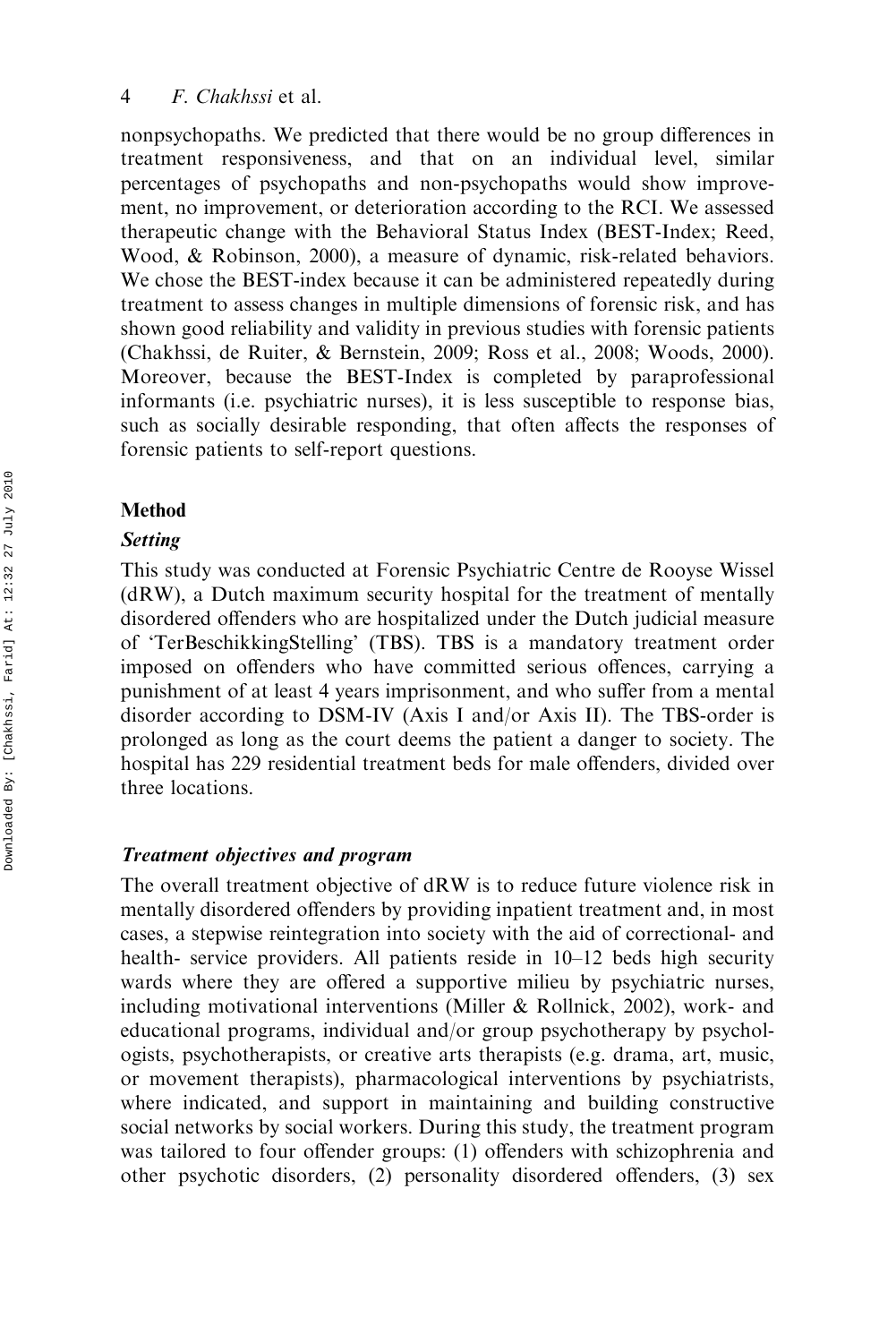offenders, and (4) intellectually disabled offenders. After an extensive observational and assessment period of 3–6 months, all personality disordered patients are enrolled in a multimodal treatment program with a cognitive behavioral approach which focuses on relapse prevention (e.g. Laws, Hudson, & Ward, 2000). During the observation period of the study  $(M = 20$  months), the psychopathic- as well the non-psychopathic offenders followed the same treatment protocol. This consisted of group-based weekly sessions of 2 h led by two cognitive-behavioral therapists. The sessions, which take up to 19 months in length, focus on the patient's criminal behavior, taking responsibility for the committed crime(s), criminogenic needs and the chain of events that resulted into the offence(s), with a continuing emphasis on the patient's participation to formulate alternative strategies to the behaviors and cognitions which resulted in the offence(s). Given the heterogeneity of problematic behavior within personality disordered offenders, every patient's idiosyncratic criminogenic needs are addressed in successive (and sometimes parallel) therapeutic interventions. For example, group-based anger replacement training (Goldstein, Glick, Reiner, Zimmerman & Coultry, 1987) for reactive aggression problems, and/or individual schema focused therapy (Young, 1994) for distorted (antisocial) cognitions, and/or group-based social skills training (Liberman, DeRisi, & Mueser, 1989) and/or creative arts therapy (see Smeijsters & Cleven, 2006). During the study period, the average personality disordered patient received 2 h per week creative arts therapy, 1 h per week groupbased social skills, 1 h per week individual psychotherapy, 1 h per week aggression replacement training and 20 h per week a work- and educational program. Also, during the study period psychotropic medications were used in 13.5% ( $n = 10$ ) of the cases, evenly divided among the psychopaths  $(n = 5)$  and the nonpsychopaths  $(n = 5)$ . Within the psychopathic group: 2 patients used antipsychotics (Pipamperon, 40 mg/day; Zuclopentixol, 30 mg/day), 1 patient used antidepressants (Trazodon, 100 mg/day), 1 patient used anticonsulvia (Depakine 1000 mg/day) and 1 patient used sedatives (Clorazepaatdikalium, 15 mg/day). Within the non-psychopathic group: 2 patients used antidepressants (Clomipramine, 150 mg/day; Paroxetine, 20 mg/day), 2 patients used anticonvulsive medication (Depakine 1000 mg/day; Depakine, 1500 mg/day) and 1 patient used psychostimulants (Methylfenidaat, 36 mg/day). All the medications were used primarily as an adjunct to the therapeutic interventions and were mostly prescribed to provide symptom relief.

#### Sample

The study sample consisted of 74 personality disordered male offenders, admitted to dRW under the TBS-order between March 1, 2000 and May 1, 2007. All patients who stayed at least 1 year at the hospital were included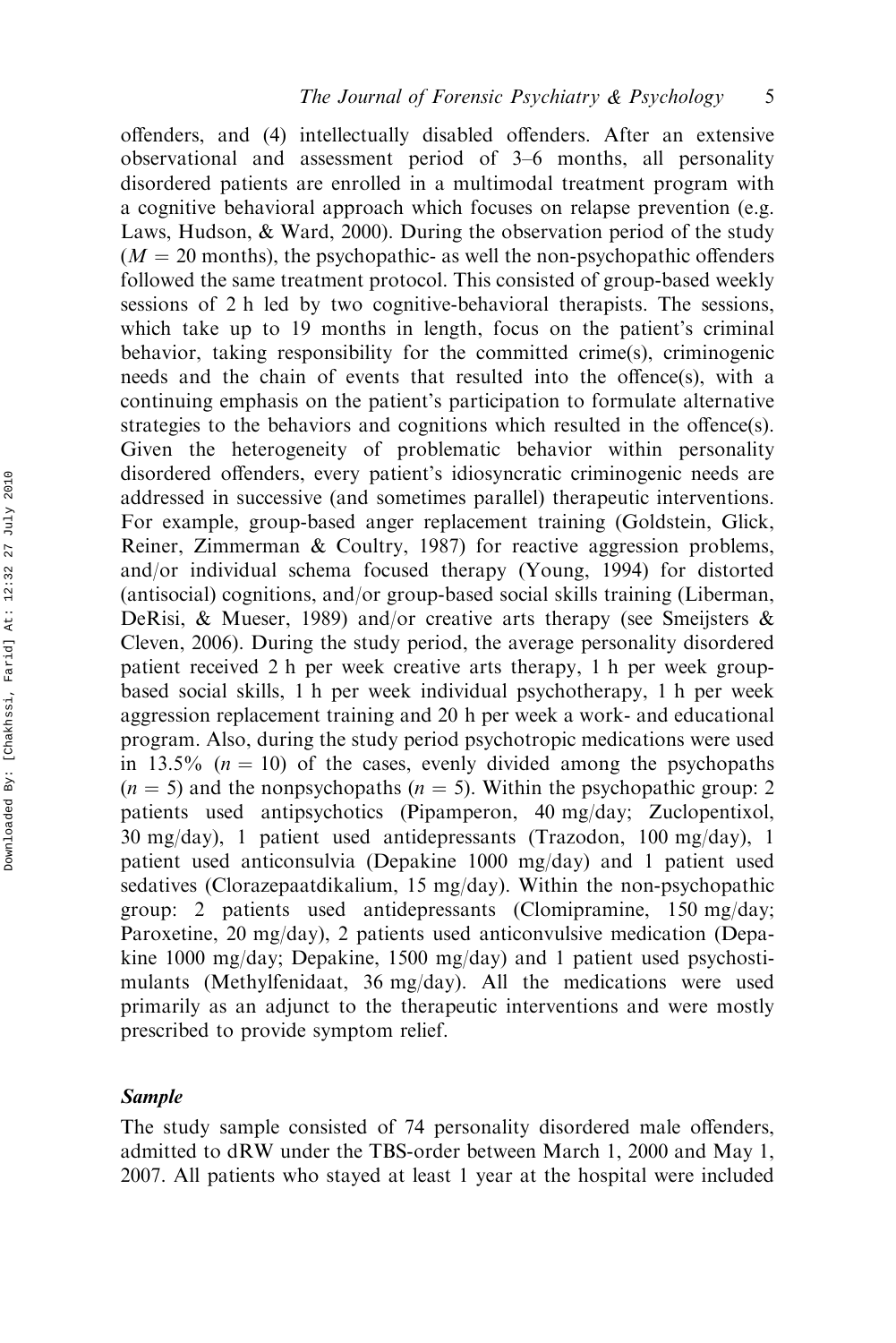and were assessed for psychopathy  $(n = 160)$  with the Psychopathy Checklist-Revised (PCL-R; Hare, 1991, 2003; Dutch version: Vertommen, Verheul, de Ruiter, & Hildebrand, 2002). In order to obtain a more homogeneous sample, patients with borderline intellectual functioning, psychotic, paraphilic and autism spectrum disorders ( $n = 86$ ) were excluded from the study. The resulting sample consisted of 74 personality disordered offenders, and represented 46% of the total sample. These patients were divided into two groups, psychopathic offenders and nonpsychopathic offenders, based on the PCL-R cut-off score of greater than or equal to 26 (Hildebrand, de Ruiter, & de Vogel, 2004; Hildebrand, de Ruiter, & Nijman, 2004).

Characteristics of the study sample are presented in Table 1. Mean age of the patients was 36.0 years (SD = 8.9), and the mean length of stay in the hospital was 3.9 years (SD = 1.9). Almost 34 (45.9%) of the patients had committed or attempted homicide, 8 (10.9%) had committed sexual offenses, 26 (35.1%) had committed violent theft, robbery or assault and 6 (8.1%) had committed arson. The classification of personality disorders was conducted on the basis of the raw scores on the Structured Interview for DSM-IV Personality Disorders (Dutch version: de Jong, Derks, van Oel, & Rinne, 1996; SIDP-IV; Pfohl, Blum, & Zimmerman, 1995). SIDP-IV scores were unavailable for six patients; three patients refused to be interviewed and three patients had undergone a mental health assessment without a SIDP-IV. For these six patients, we conducted a chart review (including

| Characteristic                                            | Sample<br>$(n = 74)$ | $PCL-R < 26$<br>$(n = 47)$ | $PCL-R > 26$<br>$(n = 27)$ |
|-----------------------------------------------------------|----------------------|----------------------------|----------------------------|
| Age <sup>a</sup>                                          | 36.04 (8.85)         | 36.91 (8.87)               | 34.55 (8.78)               |
| Time in treatment <sup>a</sup>                            | 3.86(1.93)           | 4.19(2.01)                 | 3.30(1.68)                 |
| Main index offense <sup>b</sup>                           |                      |                            |                            |
| Homicide offense (incl. attempted)                        | $45.9\%$             | $46.8\%$                   | $44.4\%$                   |
| Sexual offense                                            | $10.9\%$             | $12.7\%$                   | $7.4\%$                    |
| Violent theft, robbery or assault                         | $35.1\%$             | 29.8%                      | 44.4%                      |
| Arson                                                     | $8.1\%$              | $10.6\%$                   | $3.7\%$                    |
| Criminal history                                          |                      |                            |                            |
| Prior convictions <sup>b</sup>                            | 73.0%                | $66.0\%$                   | 85.2%                      |
| Age at 1st conviction <sup>a</sup>                        | 20.66 (6.17)         | 21.89 (7.00)               | $18.52(3.58)$ *            |
| Prior TBS <sup>b</sup>                                    | $6.8\%$              | $0\%$                      | $18.5\%**$                 |
| Mental health history                                     |                      |                            |                            |
| Prior contact with mental<br>health services <sup>b</sup> | 74.3%                | $72.3\%$                   | 77.8%                      |
| Age at $1st$ mental health contact <sup>a</sup>           | $16.58(9.49)^c$      | $17.40 (10.03)^d$          | $15.27(8.61)^e$            |

Table 1. Sample characteristics  $(n = 74)$ .

<sup>a</sup>Oneway ANOVA, <sup>b</sup> $\chi^2$ -test, <sup>c</sup> $n = 57$ , <sup>d</sup> $n = 35$ , <sup>e</sup> $n = 22$ , \*significant difference between the groups at  $p < 0.05$ . \*\*significant difference between the groups at  $p < 0.01$ .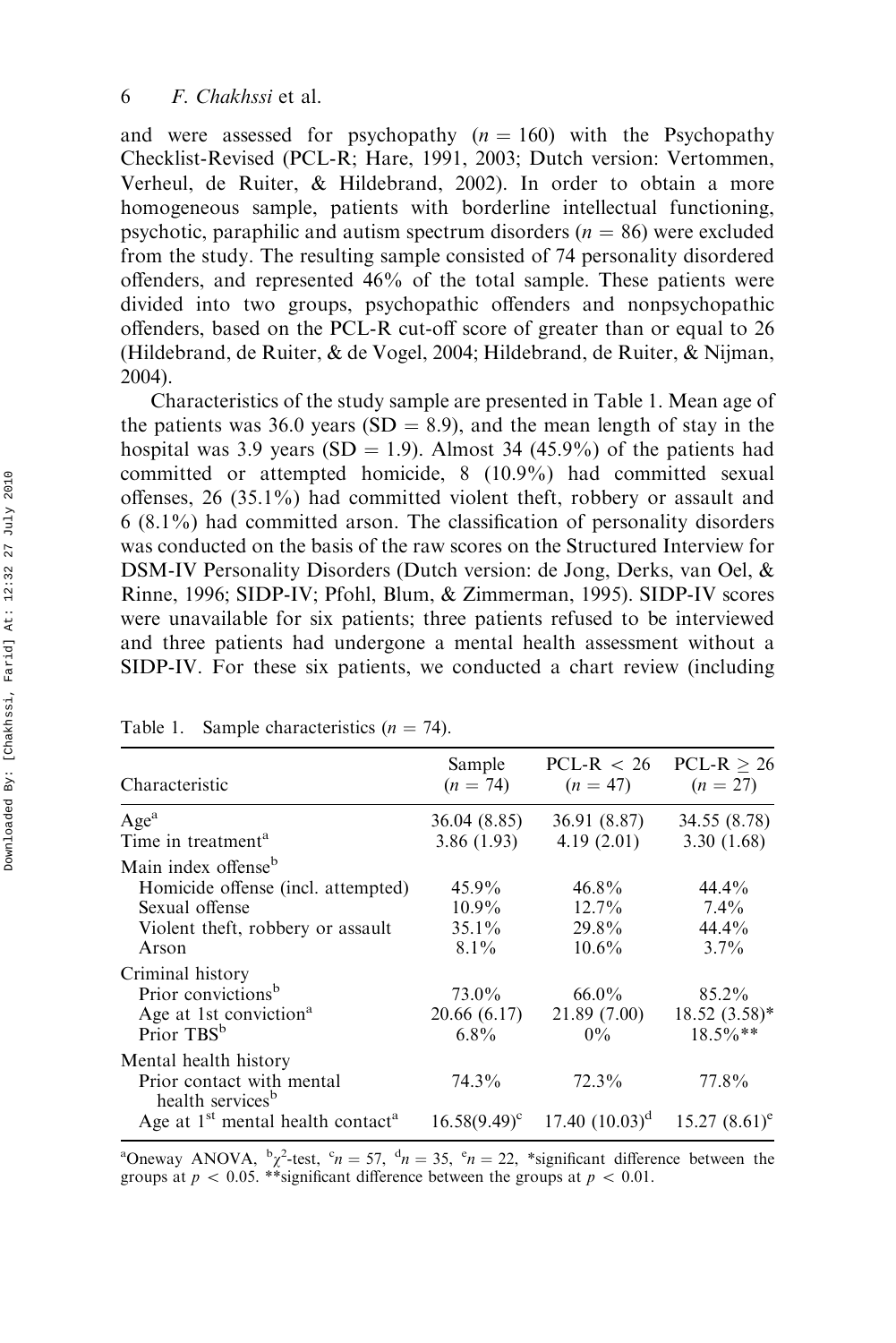previous psychiatric and psychological reports) using the SIDP-IV criteria for DSM-IV personality disorders.

#### **Materials**

#### BEST-index

The BEST-Index (Reed et al., 2000; Dutch version: Van Erven, 1999) is a nurse-rated instrument for the assessment of risk-relevant behaviors among forensic psychiatric patients. The instrument contains 70 items divided a priori among three subscales: risk, insight, and communication & social skills. Detailed descriptions of the BEST-Index subscales and item examples are available elsewhere (Chakhssi et al., 2009; Reed et al., 2000; Ross et al., 2004; Woods, 2000). A previous factor analytic study among 291 Dutch forensic psychiatric patients from dRW revealed an underlying four-factor structure comprising 63 items (Chakhssi et al., 2009). The four factors of the Dutch version of the BEST-Index were: social skills, insight, interpersonal hostility, and physical violence. The social skills factor contains 23 items and is related to social skills and adaptive social behaviors. The insight factor consists of 21 items measuring the level of insight, into the nature of patient's problems; into antecedent events leading to their current situation; and into attribution of responsibility. The interpersonal hostility factor contains 12 items and is related to aggressive and dominant behavior in interpersonal contacts. The fourth factor was labeled physical violence, contains 7 items and is related to physically aggressive acts. Each item can be rated on a five-point scale ranging from  $1$  (=worst case) to 5  $(= optimal \ case)$ . Internal consistency of the Dutch version of the BEST-Index and the derived factors was excellent. Cronbach's  $\alpha$  for the BEST-Index total score was 0.97, and for the BEST-Index factors internal consistencies were 0.96 (Social skills factor), 0.95 (Insight factor), 0.86 (Interpersonal hostility factor) and 0.74 (Physical violence factor), respectively. Interrater reliability for the Dutch version was also found satisfactory. In a sample of 182 raters (psychiatric nurses trained in the BEST-Index), the average measure intraclass correlation coefficient for the BEST-Index total score was 0.84, and for the BEST-Index factors the coefficients were 0.84 (Social skills factor), 0.80 (Insight factor), 0.82 (Interpersonal hostility factor), and 0.81 (Physical violence factor), respectively. Furthermore, the concurrent and predictive validity of the BEST-Index were supported. Moderate to strong correlations were found between the BEST-Index scales and the Historical Risk Management-20 (HCR-20; Webster, Douglas, Eaves, & Hart, 1997), a widely used and extensively validated instrument for assessing violence risk (for an overview see, Douglas, Guy, & Weir,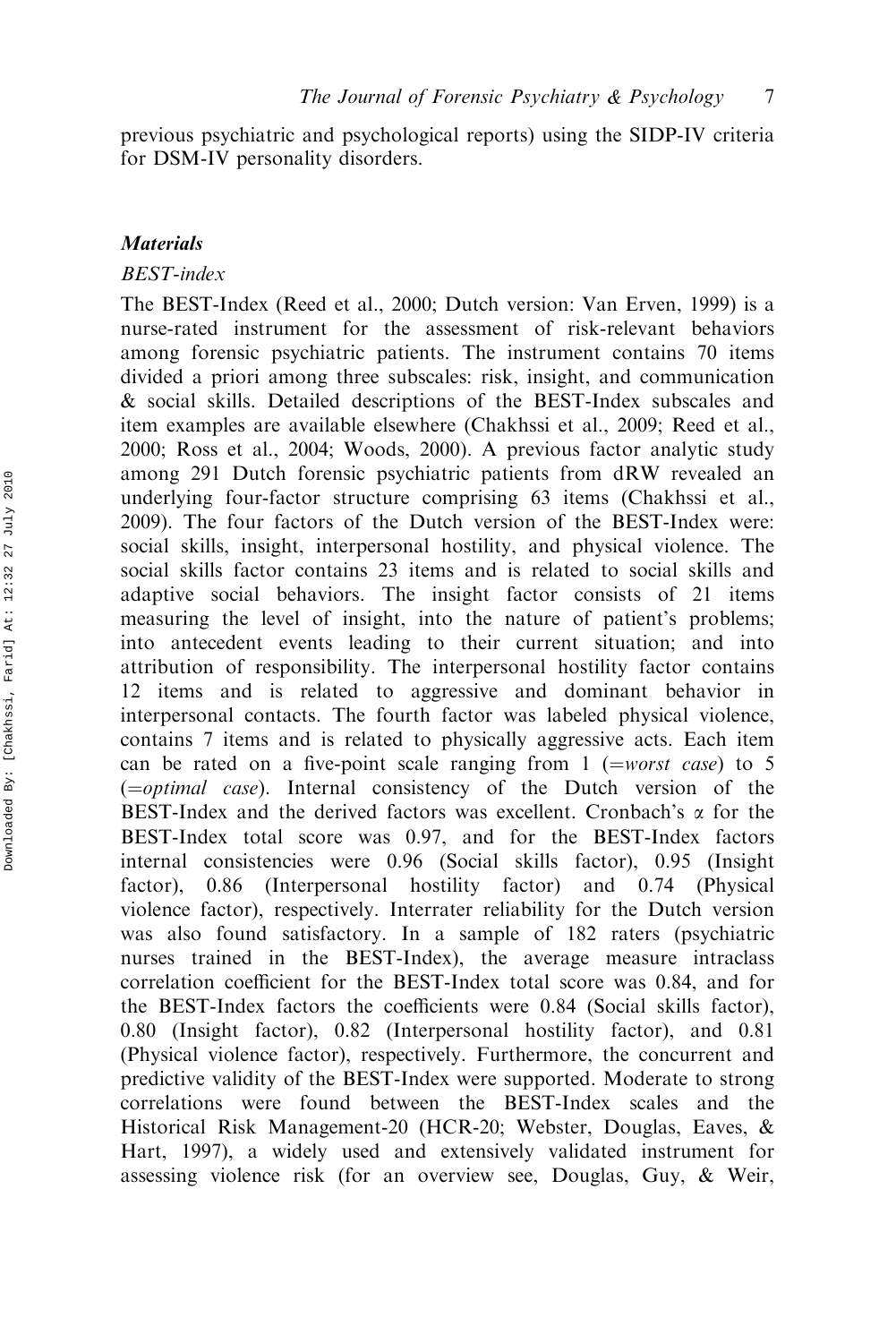2006), as well as between the BEST-Index scores and inpatient violence (Chakhssi et al., 2009).

### PCL-R

The Psychopathy Checklist – Revised (Hare, 1991, 2003; Dutch version: Vertommen et al., 2002) is a clinical construct rating scale designed to assess psychopathy in forensic populations. The PCL-R consists of 20 items, each rated 0 to 2 (0 = does not apply, 1 = applies to some extent, 2 = definitely applies). The PCL-R yields a dimensional total score between 0 and 40 indicating the degree to which the individual matches the prototypical psychopath. The PCL-R has been extensively studied and significantly predicts general and violent recidivism (Leistico et al., 2008), and it has become the most widely used instrument for assessing psychopathy. In the present study, PCL-R ratings were performed by mental health professionals (i.e. clinical psychologists, psychiatrists, and psychotherapists) who all attended certified training in the administration and coding of the PCL-R.

#### Procedure

Approval for the study was obtained from the hospital's executive board and the institutional research review committee.

#### BEST-index assessments

Psychiatric nurses were blind to the purpose of the study and to the PCL-R ratings, although they were not blind to descriptive information on psychopathic features used for treatment planning. The psychiatric nurses were all trained in using the BEST-Index and assessed every patient 6 months after admission, which generally corresponds with the start of the patient's treatment. During their hospital stay, the nurses assessed the patients at 6-month intervals. Every assessment was performed on their observation of patients' behaviors, and collateral information on relevant behaviors provided in the patient's charts, during the previous 6 months on the ward. The BEST-index scoring manual (Dutch version: Van Erven, 1999; Woods, 2000) offers detailed rating criteria for every item. Moreover, the scoring manual offers suggestions for acquiring additional information if items are difficult to score (e.g. conducting interviews with patients on relevant topics). Assessments were performed by at least the primary nurse (mentor) on the ward where the patient resided, and one other nurse from the same ward. If the patient was transferred to another ward, then different nurses assessed the patient at the subsequent time points. However, one nurse was always assigned as the primary nurse of the patient. All the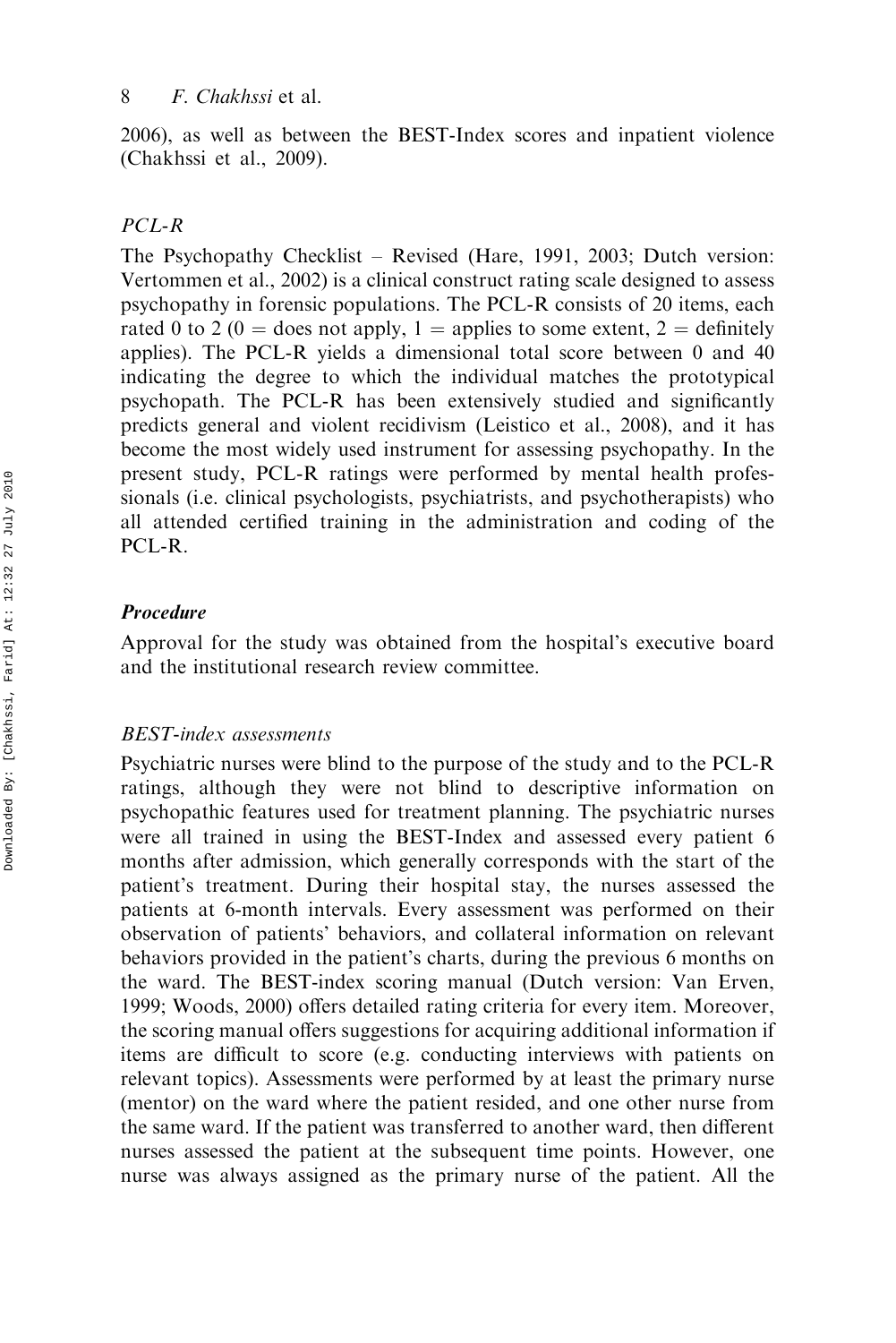patients in the study sample had undergone at least four repeated BEST-Index assessments, which were used for the statistical analyses in the study. The baseline assessment (T1) was performed 4.7 months  $(SD = 1.2)$  after admission and the mean length of time between the baseline assessment (T1) and the last follow-up assessment used in this study (T4) was 1.68 years  $(SD = 0.41)$ . The mean scores of the two nurses will be used in this study for the BEST-Index total score (based on 63 items) and factor scores. In total, 206 nurses performed one or more BEST-Index assessments in this study  $(M = 2.68)$ . Interrater reliability for the raters in this study for the different time-points (T1–T4) was satisfactory. The average measure intraclass correlation coefficient based on absolute agreement for the BEST-Index total score (based on 63 items) ranged from 0.76 to 84 ( $M = 0.82$ ). For the BEST-Index factors, the coefficients for the social skills factor ranged from 0.75 to 0.83 ( $M = 0.79$ ), the coefficients for the Insight factor ranged from 0.73 to 0.83 ( $M = 0.80$ ), for the interpersonal hostility factor they ranged from 0.80 to 0.82 ( $M = 0.82$ ) and for the physical violence factor from 0.63 to 0.90 ( $M = 0.81$ ). In the current sample, the reliability coefficients for the BEST-Index total score was 0.96, and for the BEST-Index factors internal consistencies were 0.95 (Social skills factor), 0.94 (Insight factor), 0.87 (Interpersonal hostility factor), and 0.70 (Physical violence factor), respectively.

#### PCL-R assessments

The PCL-R ratings for every patient were carried out in the course of treatment (Mean  $= 2.5$  years after admission,  $SD = 1.88$ ) by two trained and independent raters using file information only. Interrater reliability for the PCL-R total score was satisfactory at 0.85 (average measure ICC;  $n = 135$ ). Patient files in the dRW contain criminal records, psychiatric- and psychological reports for the court, violence risk assessments, medical information, treatment progress reports and reports from psychiatric nurses, social workers, work- and education supervisors. Final PCL-R ratings were based on consensus between the two raters. The PCL-R consensus scores were used in all subsequent data analyses. The PCL-R total score is calculated as the sum of all the item scores, when at least 15 of the 20 items are rated. In case of five or less omitted items, the PCL-R total score is adjusted by prorating, according to the procedure stipulated in the PCL-R Manual (Vertommen et al., 2002). Thirty-eight patients had been assessed with the file-based procedure as well as with the interview-based procedure, and with different raters for the two procedures. The average time between the two procedures was 16.7 months (SD  $=$  9.6). The PCL-R mean score for these 38 patients for the file-based protocol was  $23.97$  (SD = 3.83, range 15– 32), and for the interview-based protocol 23.94 (SD  $=$  4.47, range 13–34). A paired sample t-test revealed no significant differences between the two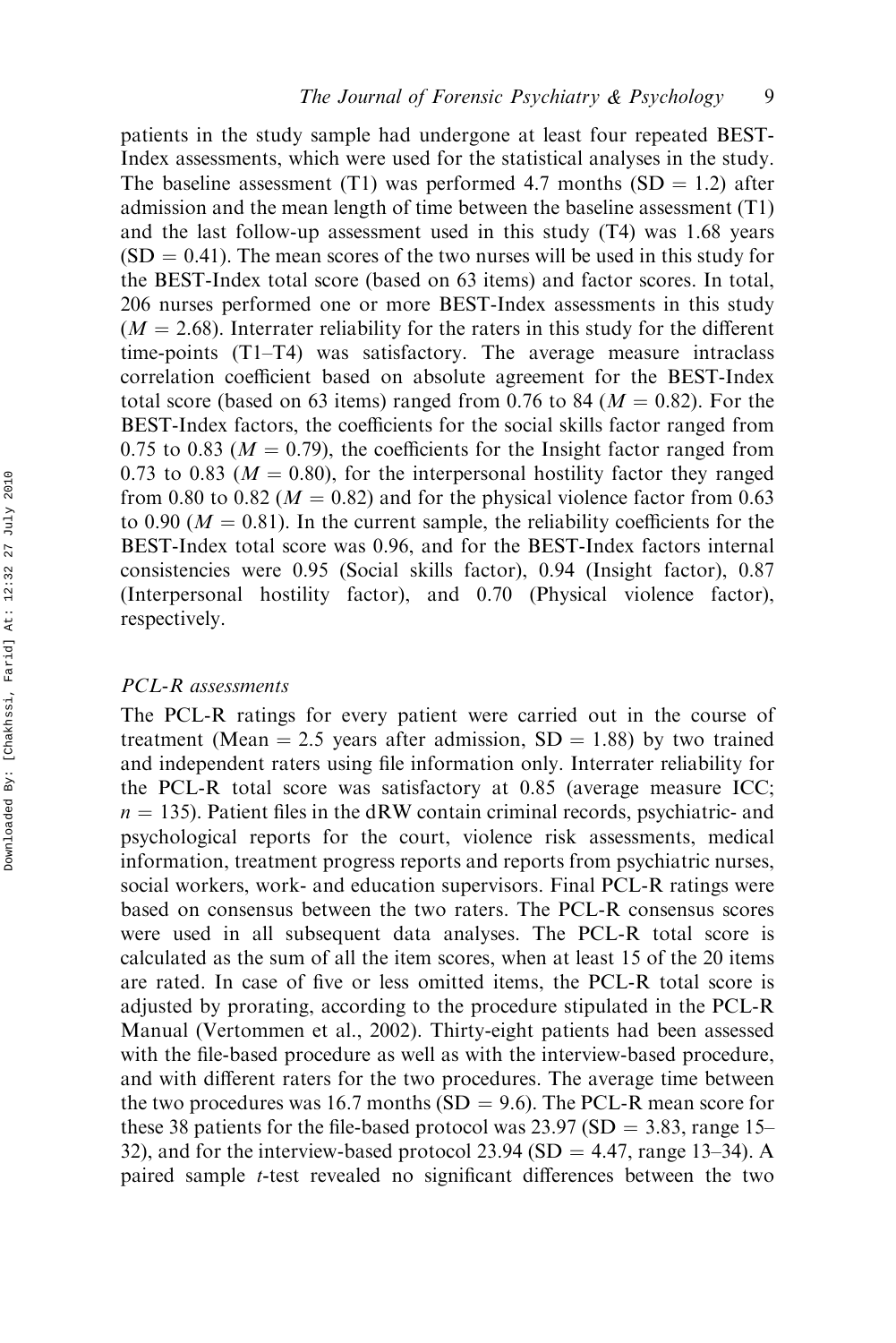procedures for the mean PCL-R total scores  $[t(37) = 0.05, p = 0.96]$ , for the PCL-R Factor 1 scores  $[t(37) = 0.00, p = 1.0]$  and for the PCL-R Factor 2 scores  $[t(37) = 0.84, p = 0.41]$ . The average measure intraclass correlation coefficient between the scores derived from the file-based- and interviewbased procedure was found to be 0.73 for the PCL-R total score, 0.68 for the PCL-R Factor 1 score, and 0.73 for the PCL-R factor 2 scores. Although, file-based procedures may not capture the complete PCL-R affective and interpersonal features, these preliminary findings suggest that the differences between either procedures most likely are small in our sample.

#### Statistical analysis

Differences in demographic and clinical variables between the psychopathic and nonpsychopathic offenders were tested using analysis of variances (ANOVA) and contingency tables with the Pearson chi-square test or Fisher exact tests, when appropriate. A repeated measures ANOVA was used to examine the changes on the BEST-Index total and subscale scores between T1 and T4. Group (psychopathic versus nonpsychopathic offenders) was used as between-subjects factor and the repeated assessments on the BEST-Index (T1, T2, T3, T4) as within-subjects factor.

#### Individual change

To examine individual change we used the RCI developed by Jacobson and Truax (1991). As stated earlier, the RCI addresses whether patients' change during treatment exceeds the change that would be expected based on measurement error alone. The RCI controls for the degree of difference in scores from pre- to post-test as a result of measurement unreliability. The RCI is defined as (Jacobson & Truax, 1991; p. 14):

$$
RCI = \frac{X_2 - X_1}{\sqrt{2(SE)^2}}
$$

where  $X_1$  is a subject's pretest score,  $X_2$  is a subject's post-test score and SE is the standard error of measurement. SE is calculated by multiplying the standard deviation of the pretreatment group with the square root of 1 minus the reliability of the assessment measure. The denominator, also described as  $S_{\text{diff}}$ , reflects 'the amount of difference which one could expect between two scores, obtained on the same test by the same individual, as function of measurement error alone' (Christensen & Mendoza, 1986; p. 307). Under the assumption of normality, 68% of change attributable to measurement error will fall within the range of  $-1$  and 1  $S<sub>diff</sub>$ , and 95% of change attributable to measurement error will fall within the range of  $-1.96$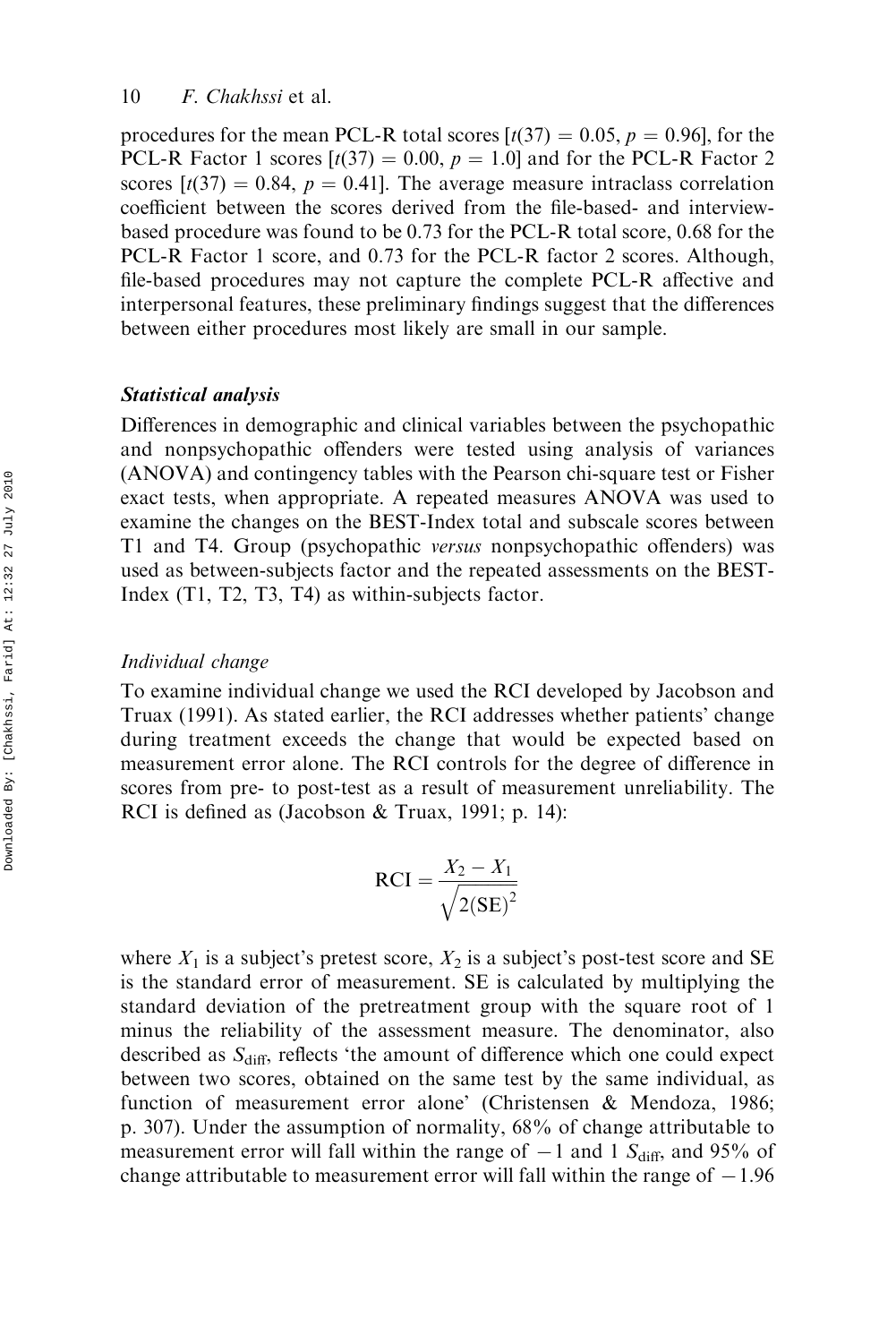and 1.96  $S_{\text{diff}}$ . RCI's larger than 1.96 would be unlikely to occur ( $p < 0.05$ ) without actual change. In this study, patients with a negative reliable change (RCI  $\langle$  -1.96) will be labeled as *reliably deteriorated*, patients within the band of no reliable change  $(-1.96 \leq RCI \leq 1.96)$  will be labeled as uncertain change, and patients with a positive reliable change ( $RCI > 1.96$ ) will be labeled as *reliably improved* (see Appendix for an example of calculating RCI). All analyses are performed using the Statistical Package for the Social Sciences, version 13 (SPSS; SPSS Inc., 2006).

#### Results

In this sample, the most prevalent personality disorder (PD) for both the nonpsychopathic and the psychopathic group was Antisocial PD (44.7% versus 81.5%; see Table 2). Group differences on DSM-IV Axis I and Axis II diagnosis were found in the prevalence of Antisocial personality disorder  $[\chi^2$  (df = 1, N = 74) = 9.54; p = .003] and Narcissistic personality disorder  $[\chi^2$  (df = 1, N = 74) = 13.46; p = .000]. Tests of between group differences

Table 2. DSM-IV diagnoses.

|                                                        | $PCL-R < 26$<br>$(n = 47)$ |               |                  | $PCL-R > 26$<br>$(n = 27)$ |  |
|--------------------------------------------------------|----------------------------|---------------|------------------|----------------------------|--|
|                                                        | n                          | $\frac{0}{0}$ | $\boldsymbol{n}$ | $\frac{0}{0}$              |  |
| DSM-IV axis I disorder                                 |                            |               |                  |                            |  |
| Substance related disorders                            | 37                         | 78.7          | 25               | 92.6                       |  |
| Attention deficit and disruptive<br>behavior disorders | 10                         | 21.3          | 7                | 25.9                       |  |
| Impulse control disorders                              | 7                          | 14.9          | $\overline{2}$   | 7.4                        |  |
| Mood disorders                                         | 5                          | 10.6          | $\theta$         | $\theta$                   |  |
| Anxiety disorders                                      | 4                          | 8.5           |                  | 3.7                        |  |
| Learning disorders                                     | $\Omega$                   | $\Omega$      |                  | 3.7                        |  |
| Any axis I disorder                                    | 40                         | 85.1          | 26               | 96.3                       |  |
| Any axis I disorder without<br>substance abuse         | 22                         | 46.8          | 10               | 37.0                       |  |
| DSM-IV axis II disorder                                |                            |               |                  |                            |  |
| Antisocial PD                                          | 21                         | 44.7          | 22               | $81.5**$                   |  |
| Borderline PD                                          | 6                          | 12.8          | 7                | 25.9                       |  |
| Narcissistic PD                                        | $\Omega$                   | $\theta$      | 7                | $25.9**$                   |  |
| Paranoid PD                                            | 4                          | 8.5           | $\overline{c}$   | 7.4                        |  |
| Schizoid PD                                            | 4                          | 8.5           | $\overline{c}$   | 7.4                        |  |
| Obsessive compulsive PD                                | $\overline{c}$             | 4.3           | 1                | 3.7                        |  |
| Avoidant PD                                            | $\overline{c}$             | 4.3           | $\mathbf{0}$     | $\overline{0}$             |  |
| Dependent PD                                           |                            | 2.1           | 0                | $\mathbf{0}$               |  |
| Any PD                                                 | 23                         | 48.9          | 24               | 88.9                       |  |

PD = personality disorder. \*\*significant difference between the groups at  $p < 0.01$ ,  $\chi^2$ -test (two-tailed).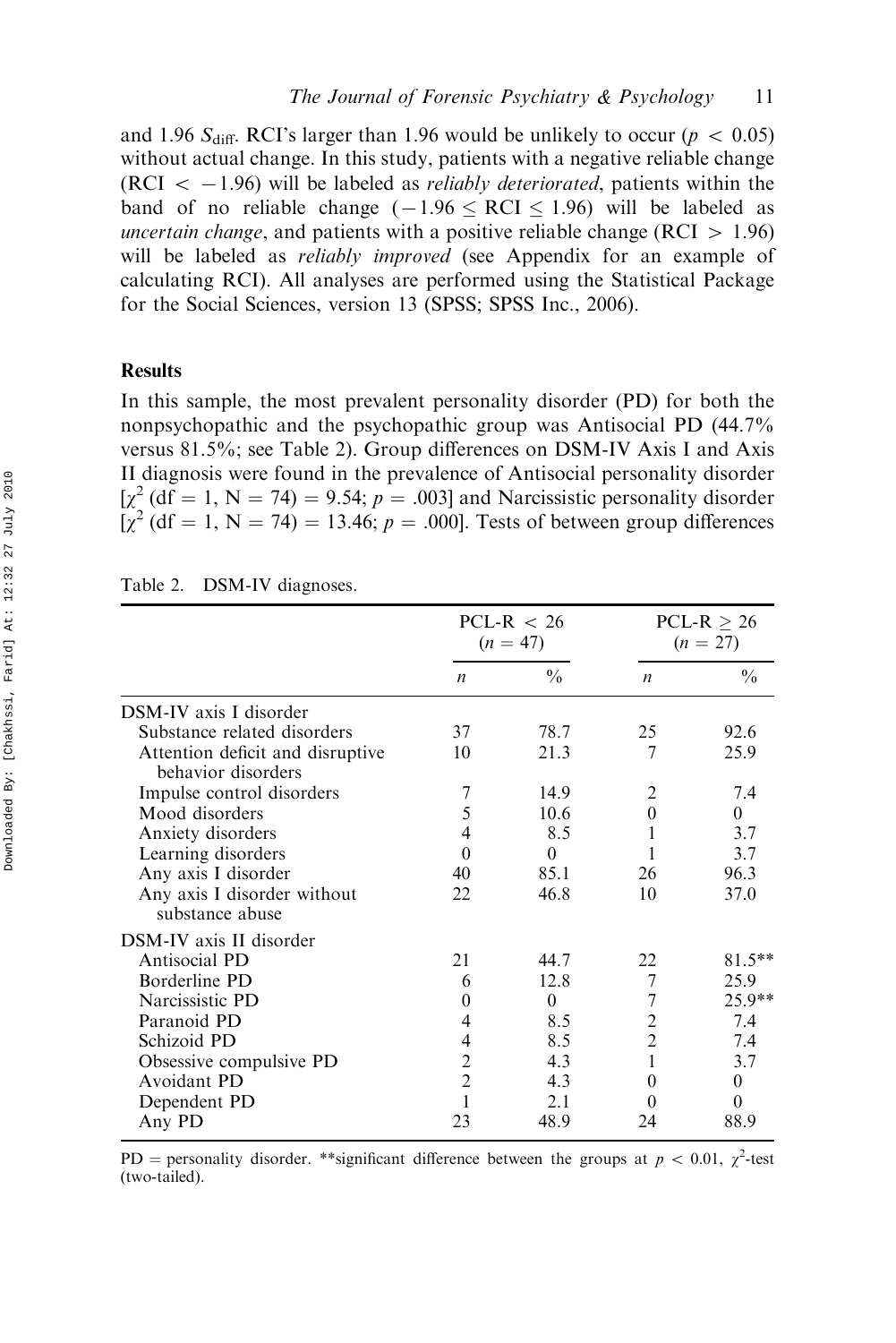on demographic and judicial variables shows that the psychopathic group was significantly younger at the time of their first conviction  $[F(1,73) = 5.44, p = .022]$  and they had a significantly higher number of prior TBS-orders  $\lbrack \gamma^2 \rbrack$  (df = 1, N = 74) = 9.35; p = .005].

The mean PCL-R score was  $23.10$  (SD = 6.40). For the PCL-R facets as defined by Hare (2003), the mean score for the Interpersonal facet was 4.0  $(SD = 2.24)$ , 5.73  $(SD = 1.82)$  for the Affective facet, 5.65  $(SD = 2.15)$  for the Impulsive lifestyle facet and 5.85 (SD = 2.70) for the Antisocial facet (see Table 3). The mean scores on the BEST-Index total was 234.74  $(SD = 32.50)$ . The mean scores for the BEST-Index factors at T1 were 91.26  $(SD = 14.56)$  for the Social skills factor, 62.69  $(SD = 14.89)$  for the Insight factor, 47.48 (SD = 7.48) for the Interpersonal hostility factor and 33.30  $(SD = 2.70)$  for the Physical violence factor (see Table 4).

Table 3. PCL-R mean and facet scores for the non-psychopathic and psychopathic patients.

|                                                                                                          | PCL-R $<$ 26 (n = 47)                                                | PCL-R $> 26 (n = 27)$<br>Mean (SD)                                    |  |
|----------------------------------------------------------------------------------------------------------|----------------------------------------------------------------------|-----------------------------------------------------------------------|--|
| Scale                                                                                                    | Mean $(SD)$                                                          |                                                                       |  |
| PCL-R total<br>Facet 1: interpersonal<br>Facet 2: affective<br>Facet 3: lifestyle<br>Facet 4: antisocial | 19.35 (4.32)<br>3.34(2.14)<br>5.19(1.78)<br>4.83(1.86)<br>4.74(2.48) | 29.61 (3.51)<br>5.15(1.97)<br>6.67(1.52)<br>7.07(1.88)<br>7.78 (1.89) |  |

All differences between psychopaths and nonpsychopaths in PCL-R mean scores are significant at  $p < 0.001$  (two-tailed, *t*-test).

Table 4. Mean scores and standard deviations on the different time points for the psychopathic and nonpsychopathic patients.

| <b>Scales</b>     | PCL-R<br>score | Mean<br>T1(SD) | Mean<br>T2(SD) | Mean<br>T3(SD)                                              | Mean<br>T4(SD) |
|-------------------|----------------|----------------|----------------|-------------------------------------------------------------|----------------|
| <b>BEST</b> total | < 26           |                |                | 232.77 (34.52) 245.54 (34.09) 243.92 (32.11) 256.12 (33.53) |                |
|                   | >26            | 238.17 (28.95) | 238.02 (26.26) | 245.28 (34.16)                                              | 245.82 (37.55) |
| Social skills     | < 26           | 89.60 (15.97)  | 94.76 (13.27)  | 94.19 (13.00)                                               | 97.84 (14.67)  |
|                   | >26            | 94.17 (11.40)  | 93.76 (9.83)   | 96.76 (11.53)                                               | 96.98 (13.20)  |
| Insight           | < 26           | 61.53(15.51)   | 69.97 (15.50)  | 68.30 (15.42)                                               | 74.12 (16.29)  |
|                   | >26            | 64.70 (13.80)  | 66.48 (12.46)  | 71.46 (16.90)                                               | 70.81 (17.13)  |
| Interpersonal     | < 26           | 48.26(7.15)    | 47.80 (7.44)   | 48.01 (6.92)                                                | 50.30 (5.70)   |
| hostility         | >26            | 46.11 (7.96)   | 45.39 (7.14)   | 45.37 (8.16)                                                | 46.46(8.15)    |
| Physical          | < 26           | 33.37 (2.56)   | 33.02(2.87)    | 33.43 (2.73)                                                | 33.86 (1.86)   |
| violence          | >26            | 33.18 (2.97)   | 32.39 (3.01)   | 31.69(4.11)                                                 | 31.56 (3.60)   |

The higher the BEST-index score, the more favorable patients performed on the scale. The mean length of time between T1 and T2 was 6.2 months (SD  $=$  1.9), between T2 and T3 was 5.8 months  $(SD = 2.1)$  and between T3 and T4 was 5.9 months  $(SD = 1.9)$ .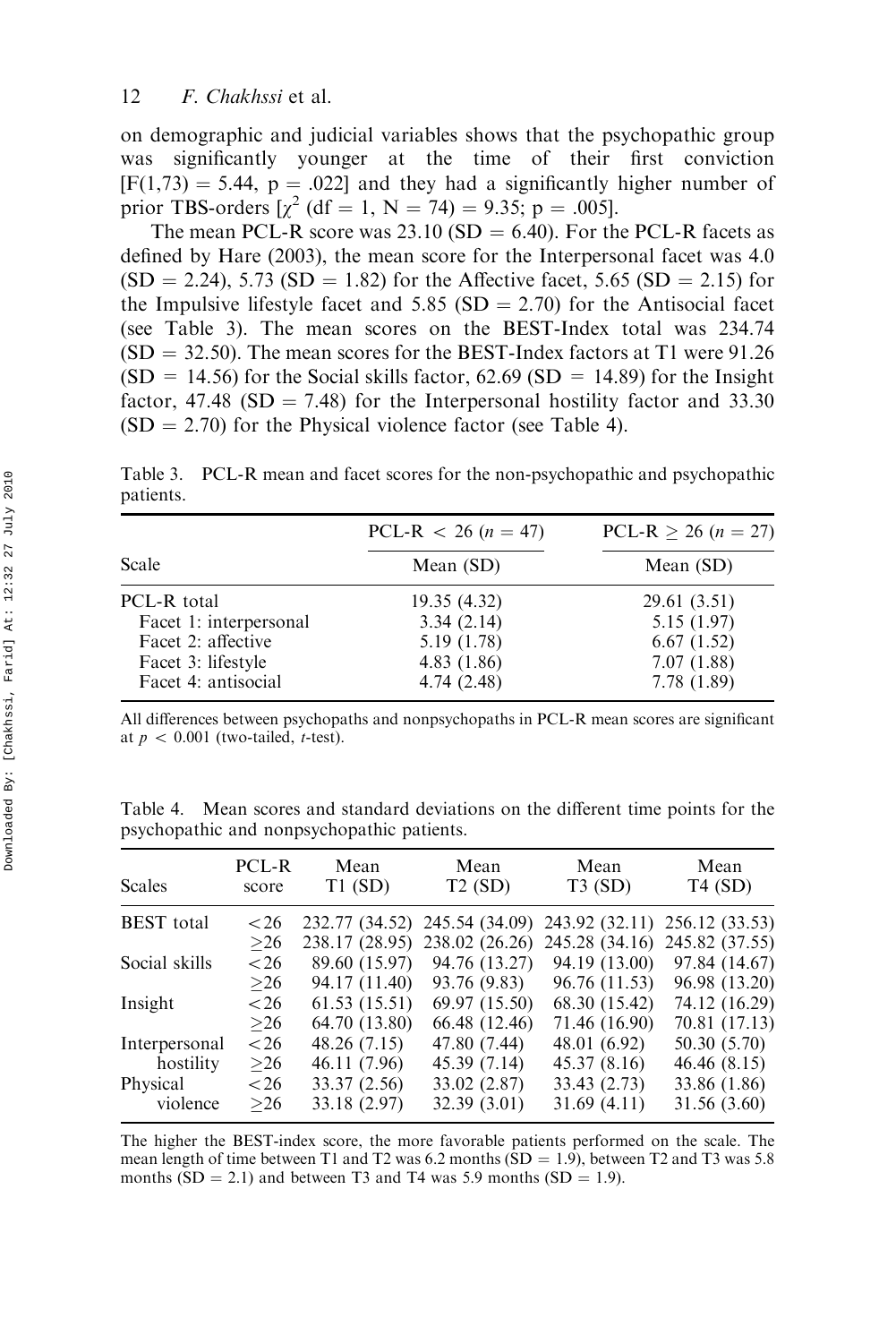The most prevalent personality disorder (PD) for both the nonpsychopathic and the psychopathic group was antisocial PD (44.7% versus 81.5%; see Table 2). Group differences on DSM-IV Axis I and Axis II diagnosis were found in the prevalence of Antisocial personality disorder  $[\chi^2(df = 1,$  $(N = 74) = 9.54; \quad p = 0.003$  and Narcissistic personality disorder  $[(\chi^2(df = 1, N = 74) = 13.46; p = 0.000]$ . Tests of between group differences on demographic and judicial variables show that the psychopathic group was significantly younger at the time of their first conviction  $[F(1, 73) = 5.44, p = 0.022]$  and they had a significantly higher number of prior TBS-orders  $[\chi^2(df = 1, N = 74) = 9.35;$  $p = 0.005$ .

#### Change during treatment at the group level

The results of the repeated measures ANOVA are presented in Table 4. The means and standard deviations at the four time points are presented for the psychopaths (PCL-R  $\geq$  26) and nonpsychopaths (PCL-R < 26) on the BEST-Index factors and total score. On the BEST-Index total score, there was no difference between the scores of psychopaths and nonpsychopaths (no main effect for Group:  $F(1, 72) = 0.19$ ,  $p = 0.668$ ). The BEST-Index total score improved during treatment for both the psychopaths and nonpsychopaths (main effect for Time:  $F(3, 216) = 5.54$ ,  $p = 0.001$ ). The interaction between Group and Time did not reach statistical significance,  $F(3, 216) = 1.82$ ,  $p = 1.44$ . For the BEST-Index Social skills factor, the sphericity assumption was not met and the degrees of freedom were corrected using the Huynh-Feldt correction ( $\epsilon = 0.93$ ). The main effect of time for the social skills factor was statistically significant,  $F(2.80,$  $201.45$ ) = 4.13,  $p = 0.009$  (with Huynh-Feldt correction). The main effect of Group was not significant,  $F(1, 72) = 0.27$ ,  $p = 0.606$ , and the Group  $\times$  Time interaction for the Social skills factor was also not significant,  $F(2.80, 201.45) = 1.43$ ,  $p = 0.238$  (with Huynh-Feldt correction). For the BEST-Index Insight factor, the main effect of time was significant,  $F(3, 216) = 9.43$ ,  $p = 0.000$ . Again, the main effect of Group was not significant,  $F(1, 72) = 0.00$ ,  $p = 0.970$ , and the Group  $\times$  Time interaction for the Insight factor was also not significant,  $F(3, 216) = 2.18$ ,  $p = 0.096$ .

For the BEST-Index Interpersonal hostility factor, the psychopaths scored lower than the nonpsychopaths (main effect of Group:  $F(1, 72) = 4.30, p = 0.042$ , indicating that psychopaths showed more interpersonally hostile behavior. Follow-up  $t$  tests revealed that psychopaths scored lower than nonpsychopaths at Time 4,  $t(40.84) = 2.161$ ,  $p = 0.037$ . There were no differences between the mean scores of psychopaths on non-psychopaths at the other time points [Time 1,  $t(72) = 1.197$ ,  $p = 0.235$ ; Time 2,  $t(72) = 1.360$ ,  $p = 0.178$ ; Time 3,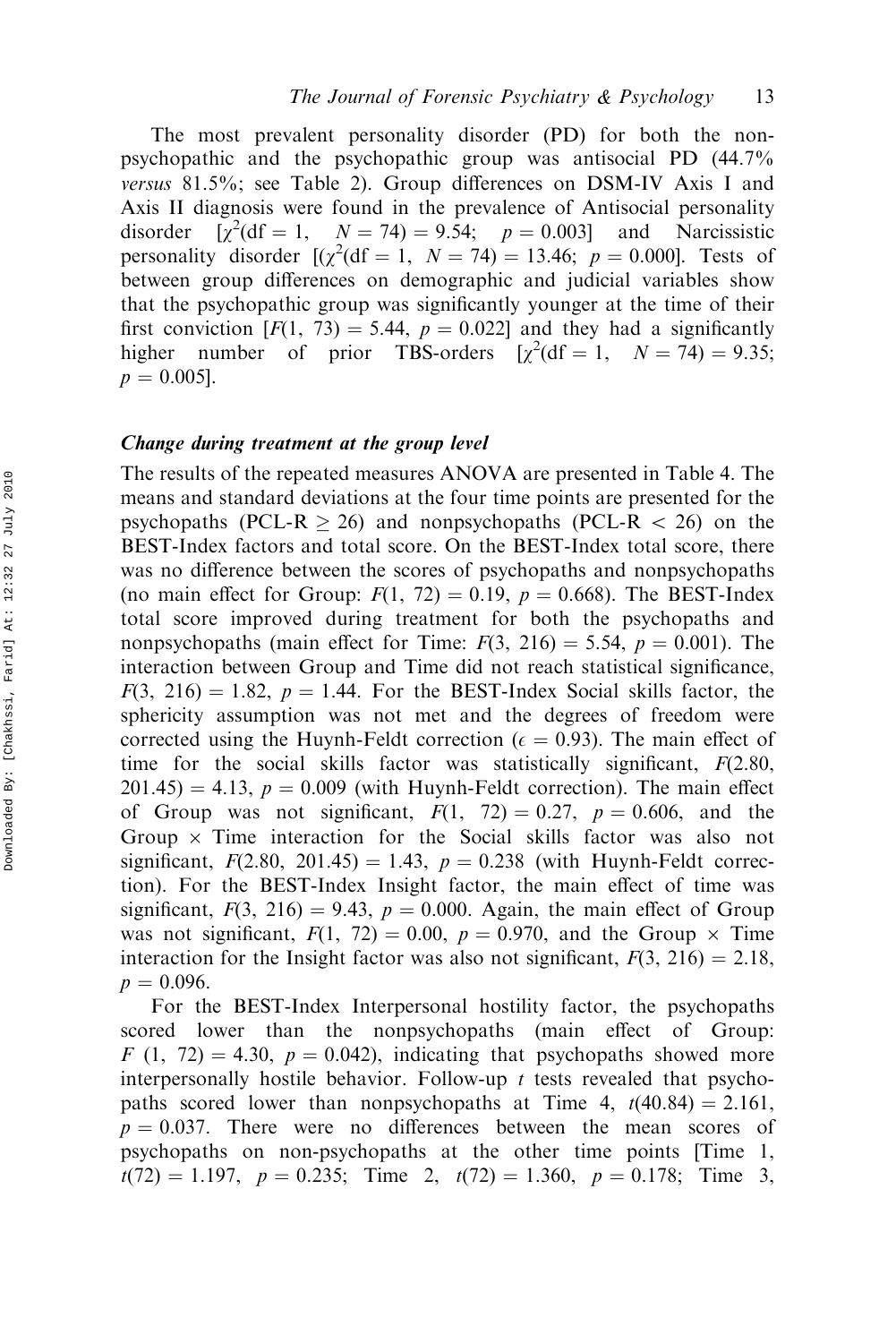$t(72) = 1.479$ ,  $p = 0.144$ . There was no main effect of Time [F(3,  $216$ ) = 1.59, p = 0.193], and no significant Group  $\times$  Time interaction  $[F(3, 216) = 0.33, p = 0.806]$  for the interpersonal hostility factor. For the physical violence factor, the main effect of Group was significant,  $F(1, 1)$  $72$ ) = 4.78, p = 0.032. Follow-up t tests revealed that psychopaths scored lower than nonpsychopaths at Time 4, t  $(34.11) = 3.104$ ,  $p = 0.004$ , meaning that the psychopaths showed more physical violence at Time 4. And again, there were no differences at the other time points [Time 1,  $t(72) = 0.286$ ,  $p = 0.776$ ; Time 2,  $t(72) = 0.895$ ,  $p = 0.374$ ; Time 3,  $t(39.43) = 1.96$ ,  $p = 0.057$ . The main effect of time was not significant for the physical violence factor,  $F(3, 216) = 1.69$ ,  $p = 0.170$ , but the Time  $\times$  Group interaction was significant,  $F(3, 216) = 3.96$ ,  $p = 0.009$ . Post hoc analyses using repeated measures analysis of variance with polynomial contrasts for Group  $\times$  Time suggest that this interaction is due to a significant linear trend  $(F(1,72) = 9.546, p = 0.003)$ , indicating that the change slope over the four time points for the two groups are in opposite direction of each other. There was no main effect of time and no significant simple effects, for the Physical violence scores, but an inspection of the means shows a small improvement in Physical violence scores for the nonpsychopaths, as well as a slight deterioration in these scores for the psychopaths.

| <b>Scales</b>           | Reliable<br>deterioration |               | Uncertain<br>change |               | Reliable<br>improvement |               |
|-------------------------|---------------------------|---------------|---------------------|---------------|-------------------------|---------------|
|                         | $\boldsymbol{n}$          | $\frac{0}{0}$ | $\boldsymbol{n}$    | $\frac{0}{0}$ | $\boldsymbol{n}$        | $\frac{0}{0}$ |
| <b>BEST</b> total       |                           |               |                     |               |                         |               |
| PCL < 26                | 3                         | 6.4           | 16                  | 34.0          | 28                      | 59.6          |
| PCL > 26                | $\overline{2}$            | 7.4           | 15                  | 55.6          | 10                      | 37.0          |
| Social skills           |                           |               |                     |               |                         |               |
| PCL < 26                | 3                         | 6.4           | 24                  | 51.1          | 20                      | 42.6          |
| PCL > 26                | 3                         | 11.1          | 15                  | 55.6          | 9                       | 33.3          |
| Insight                 |                           |               |                     |               |                         |               |
| PCL < 26                | 4                         | 8.5           | 14                  | 29.8          | 29                      | 61.7          |
| $PCL \geq 26$           | $\overline{2}$            | 7.4           | 15                  | 55.6          | 10                      | 37.0          |
| Interpersonal hostility |                           |               |                     |               |                         |               |
| PCL < 26                | 3                         | 6.4           | 36                  | 76.6          | 8                       | 17.0          |
| PCL > 26                | 3                         | 11.1          | 18                  | 66.7          | 6                       | 22.2          |
| Physical violence       |                           |               |                     |               |                         |               |
| PCL < 26                | $\theta$                  | $\Omega$      | 43                  | 91.5          | 4                       | 8.5           |
| $PCL \geq 26$           | $6***$                    | 22.2          | 19                  | 70.4          | $\overline{c}$          | 7.4           |
|                         |                           |               |                     |               |                         |               |

Table 5. Reliable change for the BEST total and subscales from T1 to T4 ( $n = 74$ ).

\*\*p < 0.01 (fisher exact tests, two-tailed).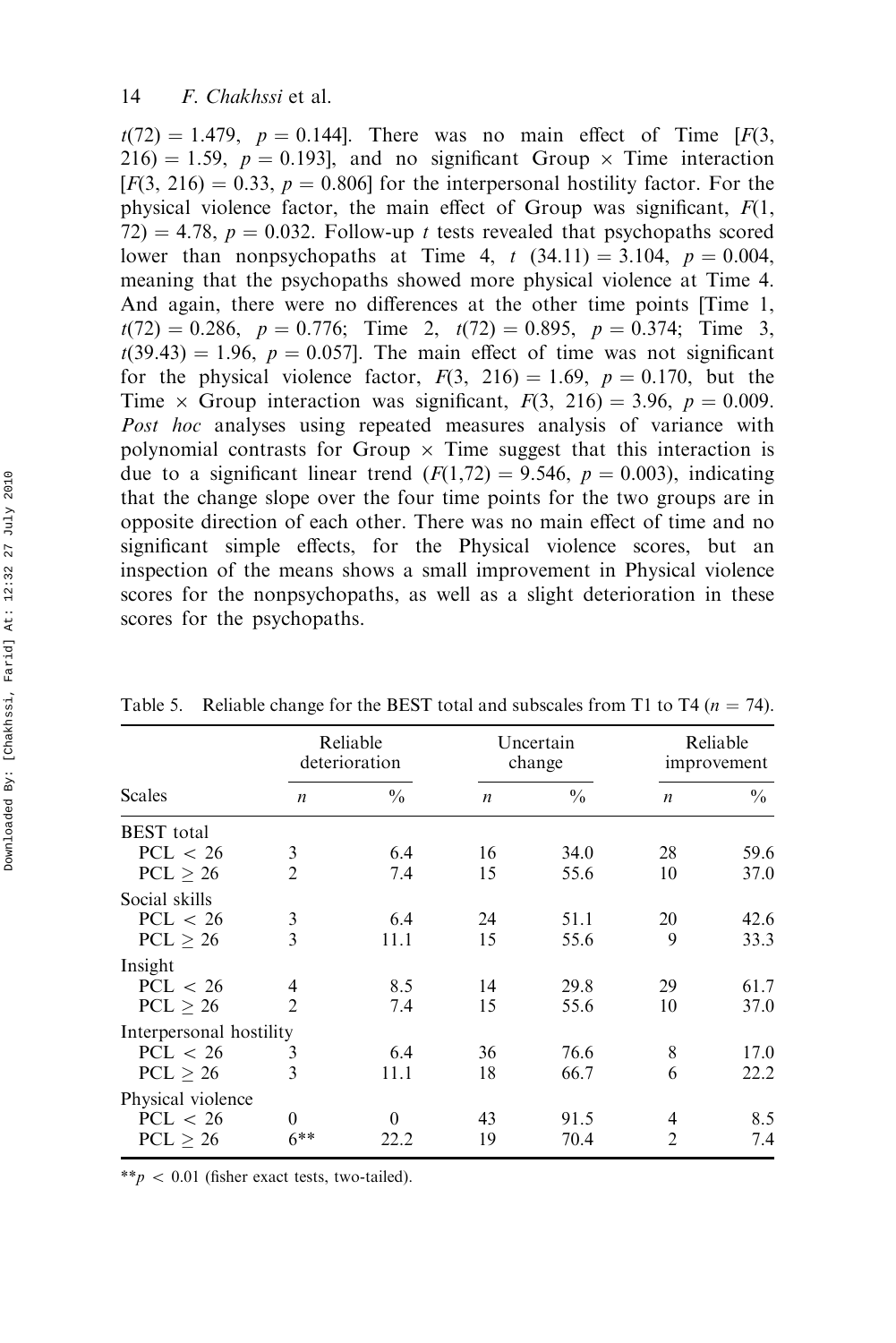#### Change during treatment at the individual level

Table 5 presents the results of individual level change using the RCI, including the number and percentage of psychopaths and nonpsychopaths that reliably deteriorated, showed uncertain change or reliably improved. Differences in the observed and expected distribution of reliable change in psychopaths and nonpsychopaths were tested using the Fisher exact tests for association in the 3  $\times$  2 contingency table. The Fisher exact tests was not statistically significant for the BEST-Index total score ( $p = 0.166$ ), for the social skills factor ( $p = 0.623$ ), for the insight factor ( $p = 0.114$ ), and for the interpersonal hostility factor ( $p = 0.683$ ). The Fisher exact tests was statistically significant for the physical violence factor ( $p = 0.003$ ). A post hoc Fisher exact tests in the  $2 \times 2$  contingency table (deterioration versus uncertain change/improvement) revealed that a greater proportion of psychopaths reliably deteriorated on the Physical violence factor during treatment ( $p = 0.002$ ). No association was found between psychopathy and reliable improvement in the post hoc Fisher exact tests (deterioration/ uncertain change versus improvement),  $p = 1.000$ . Post hoc analyses were performed to assess whether the difference between the psychopaths who reliably improved and the psychopaths who showed no reliable change and/ or deteriorated could be explained by different scores on the four PCL-R facets. No significant differences within the psychopathic group were found on the PCL-R facet mean scores (deterioration/uncertain change versus improvement). Also no significant differences within the psychopathic were found on the sample characteristics (see Table 1) when we compared the psychopathic patients who improved versus psychopathic patients who showed no change or showed deterioration during treatment on the BESTindex total and factors.

#### **Discussion**

In the present study we examined treatment responsiveness in a sample of psychopathic and nonpsychopathic offenders in an inpatient forensic psychiatric hospital. We hypothesized that there would be no group differences in treatment responsiveness, and that psychopaths and nonpsychopaths would show similar percentages of reliable individual change. To the best of our knowledge, no earlier studies have examined individual change in forensic patients, where the level of psychopathy was assessed with Hare's PCL-R.

#### Does treatment makes psychopath worse?

In contrast to clinical lore, treatment in this study did not make all or a majority of psychopaths worse. In terms of individual change, psychopaths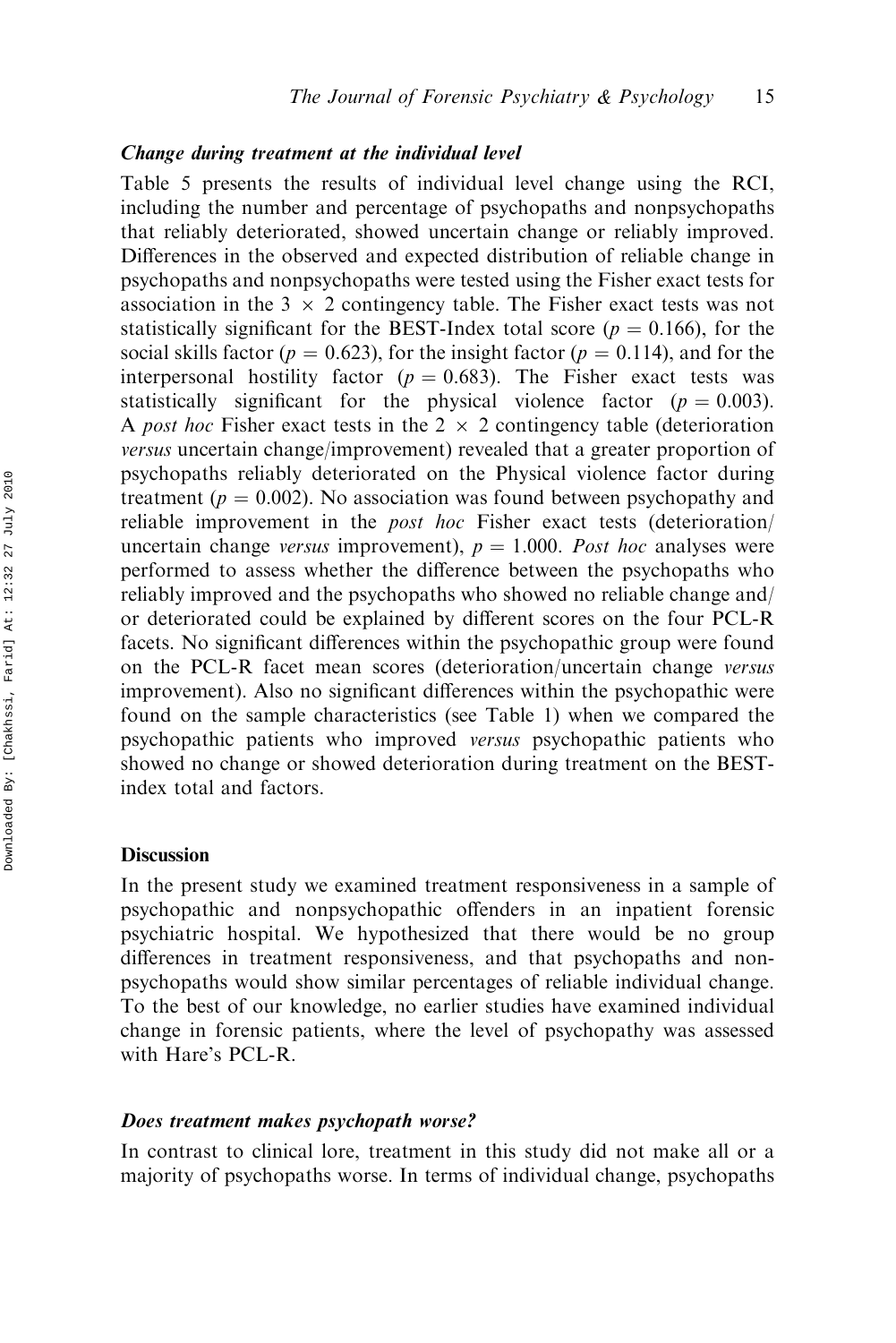and nonpsychopaths showed overall the same pattern of reliable deterioration on the BEST total score. Acts of physical violence were an exception, however, nearly a quarter (22%) of psychopaths showed reliable deterioration, whereas nonpsychopaths showed no reliable deterioration in physical violence during treatment. This finding is in line with previous studies demonstrating that psychopaths are more likely to show inpatient aggression during hospitalization (e.g. Hildebrand et al., 2004) and that psychopaths are more likely to show negative behaviors during treatment than nonpsychopaths (Hobson, Shine, & Roberts, 2000). Hobson et al. examined 104 inmates with the PCL-R and a negative behavior checklist during 6 months in a prison-based therapeutic community. They found that psychopathy was significantly associated with poor adjustment to the therapeutic community as demonstrated by disruptive behaviors during therapy sessions, on the ward and during other activities (e.g. 'manipulates others'; 'tells lies'; 'inflated sense of self-importance'). On the basis of their findings, the authors suggest that the problematic behaviors of psychopaths could be explained by a lower level of treatment involvement due to the interpersonal and affective features of psychopathy. Similar to these findings, Morrissey, Mooney, Hogue, Lindsay, and Taylor (2007) found that psychopathy, and especially the interpersonal and affective facets, predicted inpatient movements from medium to high hospital security conditions in a sample of intellectual disabled offenders  $(N = 73)$ . In our sample – which was rather small to conduct *post hoc* analyses – we did not find differences on the four facet scores between the psychopaths who deteriorated and those who improved. Given the findings of brain imaging studies in psychopaths (Raine, Lencz, Bihrle, Lacasse, & Coletti, 2000), an additional explanation could be that these  $-$  deteriorating  $-$  psychopaths may have poorer functioning in brain regions (e.g. prefrontal cortex) involved in regulating and controlling aggressive behavior. Overall, there were significant differences on physical violence (in group and individual level analyses), and on interpersonal hostility (in group level analyses only).

### Do psychopaths improve with treatment?

First, we found no differences between psychopaths and nonpsychopaths on the BEST-Index scales at baseline assessment. Whilst differences between psychopathic and nonpsychopathic patients on the baseline measurement BEST-Index scales are to be expected, few studies have addressed pre-treatment differences between PCL-R psychopaths and nonpsychopaths. We could retrieve only one PCL-R based study in a comparable forensic psychiatric sample (Hildebrand & de Ruiter, submitted for publication) addressing pretreatment differences between psychopaths  $(n = 27)$  and nonpsychopaths  $(n = 70)$  on several indirect and self-report measures of dynamic risk, including insight and aggression. Hildebrand and de Ruiter found no pre-treatment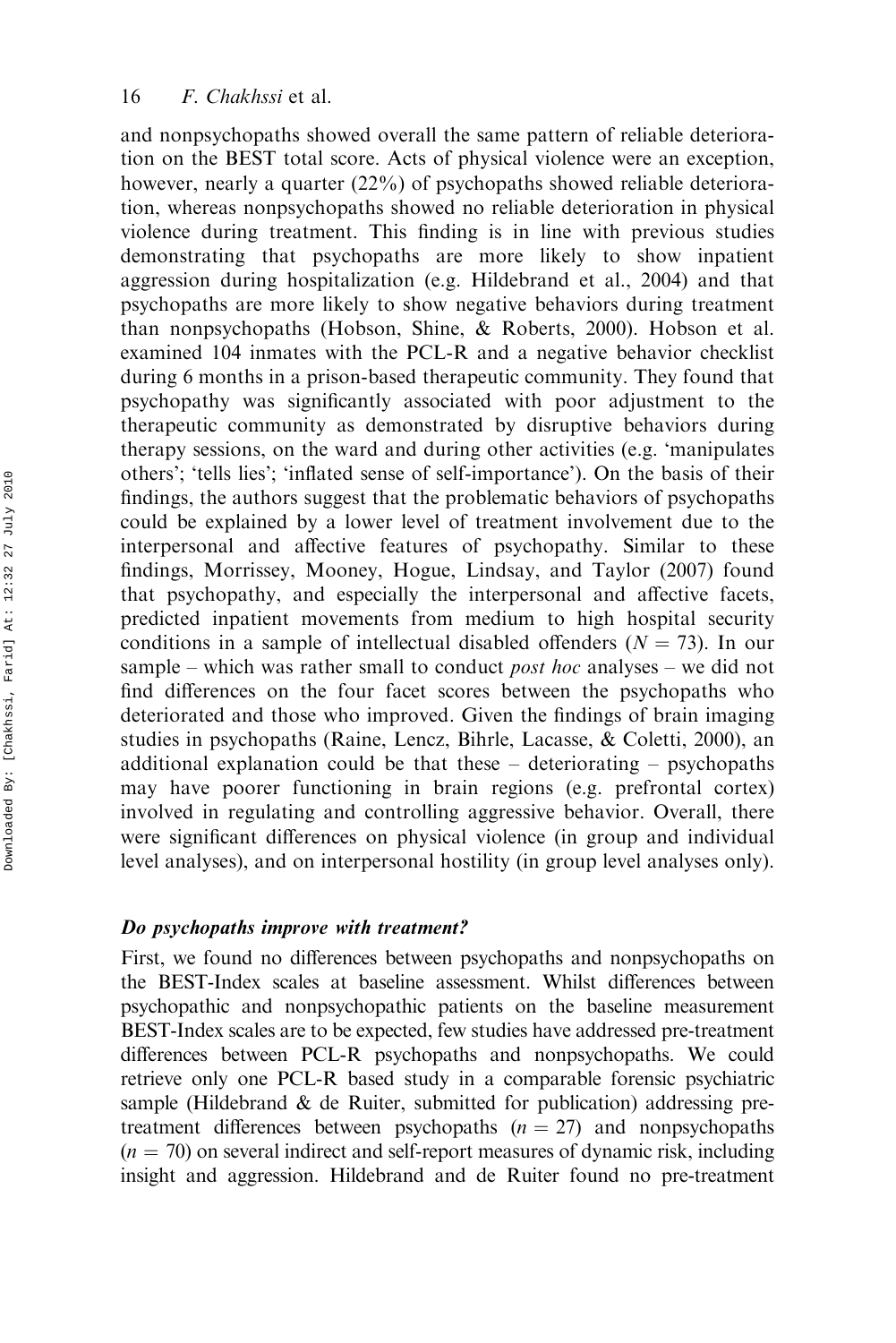differences between psychopathic and nonpsychopathic patients on measures of negative attitudes, egocentrism, impulsivity and lack of insight. They did, however, find pre-treatment differences between psychopaths and nonpsychopaths on two out of six indicators of anger/hostility. Second, in line with previous studies our results suggest that some psychopaths do improve with treatment (Olver & Wong, 2009; Skeem, 2008; Skeem et al., 2002). The group and individual level analyses suggest that both psychopaths and nonpsychopaths are responsive to inpatient forensic treatment, demonstrated by significant changes on the BEST-Index total score, and on the BEST-Index factors measuring social skills and insight. Psychopaths, as well as nonpsychopaths, seem to change on BEST-Index scales that measure adaptive social behavior, communication skills, level of insight and attribution of responsibility. More specifically, approximately one third of the psychopaths showed reliable improvement on the BEST-index total score, and the BESTindex factors measuring social skills and insight. Again, these findings contradict the widely held belief that psychopaths cannot change (Cleckley, 1988). On the other hand, there is some indication that the non-psychopathic patients improved somewhat more than the psychopathic patients. Overall, both the group and individual level analyses showed few significant differences between psychopaths and non-psychopaths in terms of change.

Overall, our findings confirm our hypothesis that within the group of psychopaths treatment responsiveness varies and underlines our notion that individual variability within psychopaths is masked in group level analyses. Consistent with some previous research (Olver & Wong, 2009; Skeem, 2008; Skeem et al., 2002) our findings demonstrate that treatment does not make all or most psychopaths worse, but also that there are differences between psychopaths and non-psychopaths in terms of change during treatment.

#### Limitations of the study

The findings of the current study should be considered with several limitations in mind. The generalizability of the findings is limited to inpatient male forensic psychiatric patients with personality disorders. The study should be replicated in larger and different samples (e.g. forensic psychiatric patients with psychotic disorders) to assess the strength of our findings. In addition, the observation period in this study ( $M = 1.67$  years) is roughly one third of the regular treatment duration under the Dutch TBS order  $(M = 5.9$  years; Wartna, el Harbachi, & Essers, 2006). Research with longer observation periods should be performed to determine if psychopathic patients remain responsive to forensic psychiatric treatment over time. One limitation of the current study is the lack of a no-treatment control group, inherent to forensic clinical outcome studies where withholding treatment is seen as unwarranted and/or unethical. This methodological limitation indicates that any observed differences, or in this study the lack of differences, in change between the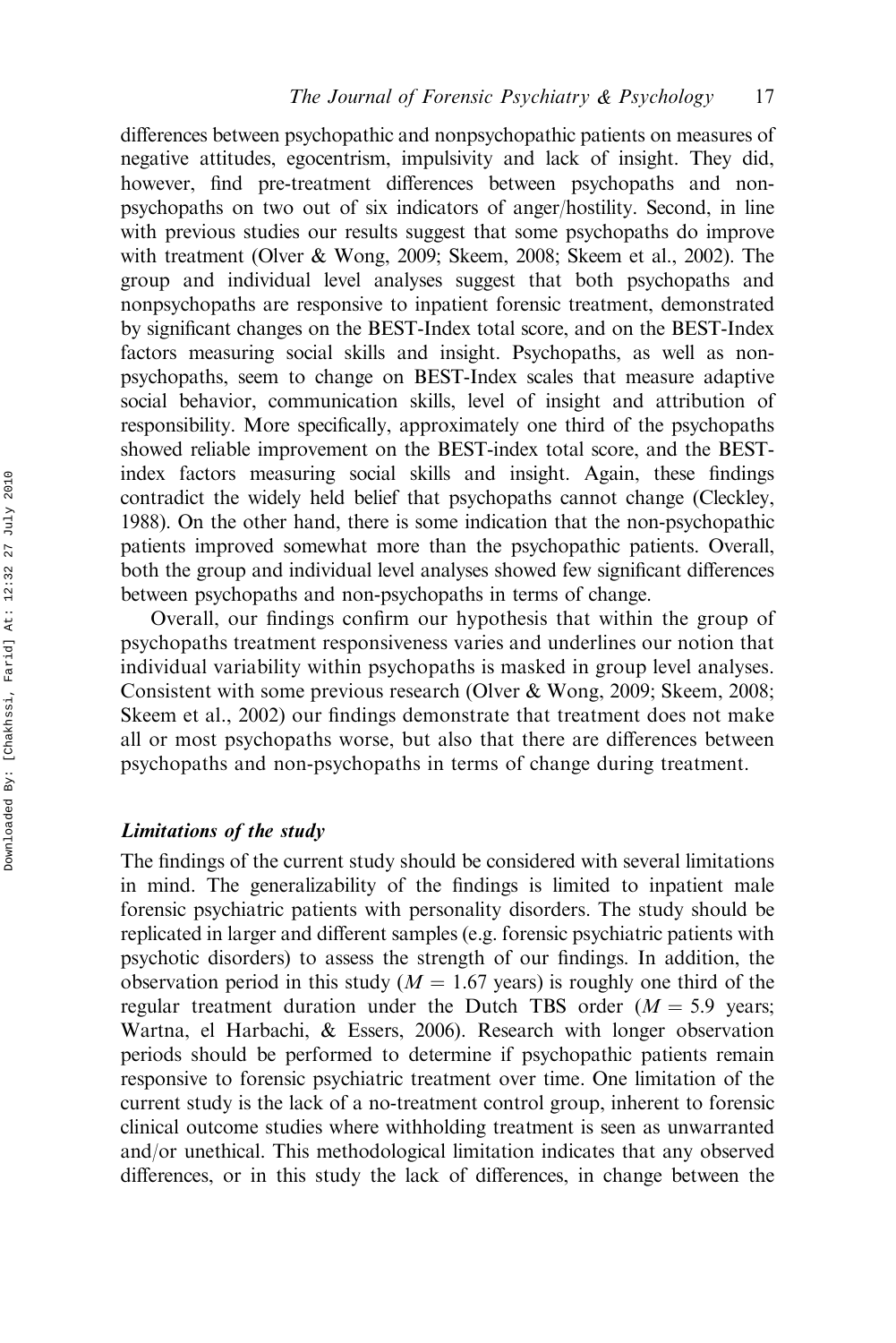psychopathic and non-psychopathic offenders could be due to natural changes in the subjects over time rather than to effects of treatment. However, giving the documented behaviors in psychopaths of poor adjustment to therapeutic communities (e.g. Hobson, Shine, & Roberts, 2000; Ogloff, Wong, & Greenwood, 1990), increased aggressive behaviors during treatment (e.g. Hildebrand et al., 2004) and higher attrition rates (e.g. Ogloff et al., 1990; Olver & Wong, 2009), we believe that improvements shown by psychopathic patients in our study are unlikely to be due to solely to the passage of time. However, firm conclusions on the observed change in psychopathic as well non-psychopathic offenders can only be drawn in relation to a no-treatment control group. Another limitation was that we could not compare the psychopathic and nonpsychopathic patients on actual therapy involvement and intensity of treatment. No reliable data on treatment intensity and involvement were available for the observation period. However, the treatment programs for personality disordered offenders in the dRW consist generally of the same treatment modalities (see Method section) and there is no separate treatment policy for psychopathic patients. Future research should take specific treatment objectives and strategies into account to examine the differences in responsiveness between psychopathic and nonpsychopathic patients. Future research should also aim at examining how treatment responsiveness of psychopathic patients is related to change in future violence risk. At this time, we cannot say what bearing these findings have on future offending behavior.

Furthermore, we used a behaviorally-based measure of forensic risk, the BEST index. Although, we had a large sample of raters  $(n = 206)$  in this study with satisfactory interrater reliability, we cannot be certain if and how habituation of the staff to patients' behavior effected the observed change. However, given the large sample of raters and different raters over time who rated each patient, we believe that possible habituation effects are minimal. Also, we do not know to what extent inferences based on observable behaviors correspond to changes in underlying personality constructs such as lack of empathy, lack of remorse, or impulsivity (Blair, 2003; Cooke & Michie, 2001). There is considerable evidence suggesting that callousunemotional traits form the temperamental core of psychopathy, that these traits are under strong genetic control, and that they are rooted in neurobiological deficits in limbic (e.g. amygdale) and other brain regions (Blair, 2003; Raine et al., 2000). We do not know whether behavioral improvements exhibited by some psychopaths during treatment are associated with corresponding changes in cognitive, affective, or neurobiological mechanisms that are thought to underlie psychopathy. Future studies should attempt to measure changes in these domains during forensic treatment, using experimental paradigms such as tests of implicit cognition (Gray, MacCulloch, Smith, Morris, & Snowden, 2003), psychophysiological responding, and brain imaging procedures.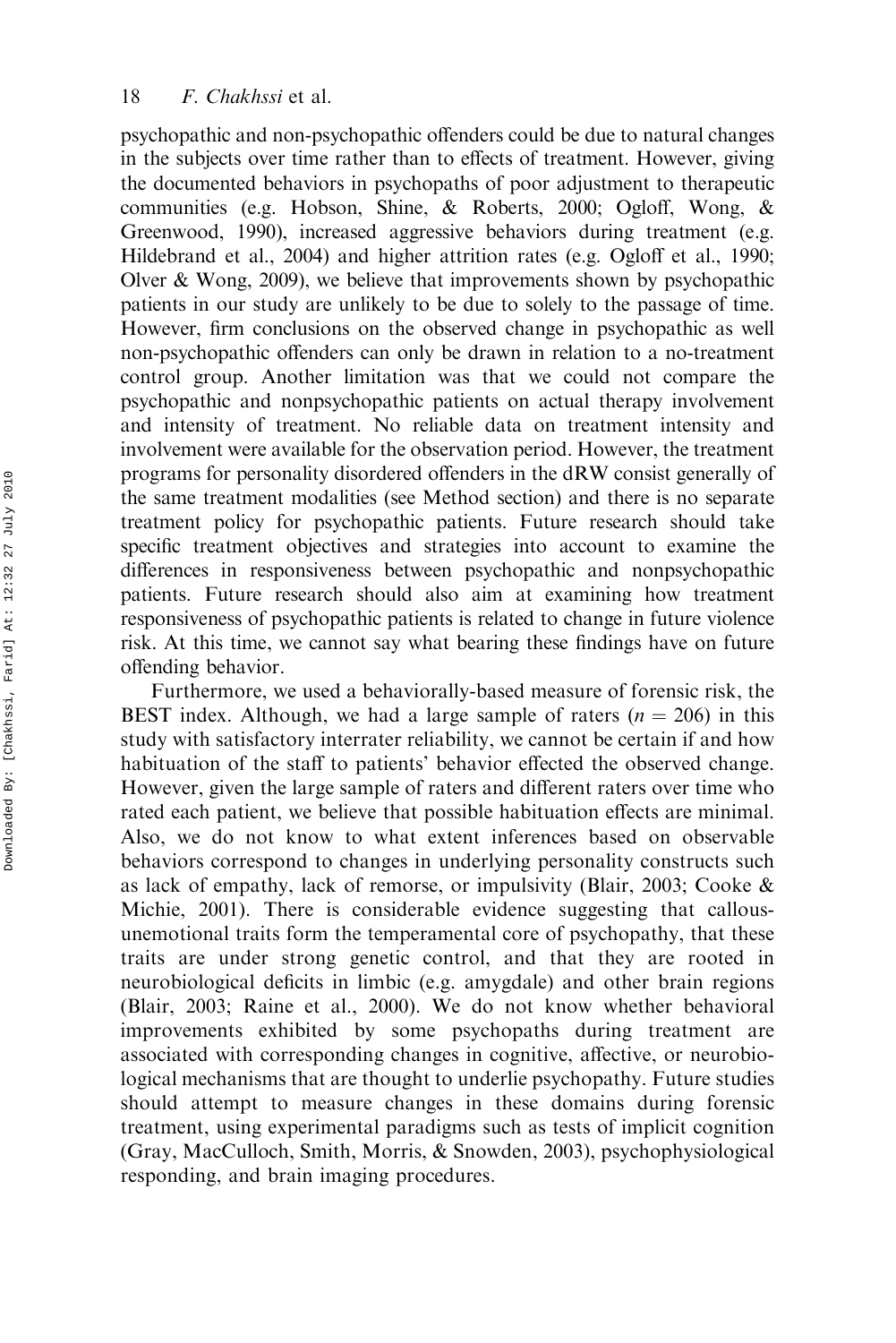We also cannot say with certainty that some of the improvement seen in psychopathic patients was not 'faked'. Psychopaths are known to be extremely adept at impression management. For this reason, we avoided using self-report measures of treatment responsiveness that are known to be susceptible to this kind of manipulation. However, it is still conceivable that some of the apparent improvements in areas such as insight and social skills were based partly or entirely on the pseudoadaptation of psychopaths who had learned to produce socially desirable behaviors to meet the expectations of their treatment providers. On the other hand, the fact that the vast majority of psychopathic patients  $(577.8%)$  in the study showed little or no physical aggression or interpersonal hostility during the nearly 2-year course of treatment suggests that many of these patients are able to exert genuine self-control over their behavior, at least within a structured forensic psychiatric setting. Nevertheless, we will only be able to make more definitive statements about the genuineness of these changes when we examine the long-term outcomes of these patients with respect to recidivism.

#### Clinical implications

Our findings, as well as those of some previous studies (e.g. Barbaree, 2005; D'Silva et al., 2004; Olver & Wong, 2009; Salekin, 2002; Skeem, 2008; Skeem et al., 2002), suggest that treatments should not be routinely withheld from forensic patients based on their high PCL-R scores. Although psychopaths do show higher rates of recidivism than other forensic patients, this does not imply that they are untreatable. Indeed, a growing body of research suggests that psychological services, such as psychotherapy and addiction treatment programs, can be beneficial for many forensic patients, including psychopathic ones. In the future, it will be important to predict which psychopathic patients are able to benefit from forensic treatments, versus those who deteriorate or remain unchanged, so that treatment decisions can be made on an empirically supported and cost-effective basis. However, at this time, the blanket decision to withhold treatment from psychopathic patients in general does not seem to be supported by research findings.

#### References

- American Psychiatric Association (2000). Diagnostic and statistical manual of mental disorders (Revised 4th ed.). Washington, DC: American Psychiatric Association.
- Atkins, D.C., Bedics, J., McGlinchey, J.B., & Beauchaine, T.P. (2005). Assessing clinical significance: Does it matter which method we use? Journal of Consulting and Clinical Psychology, 73, 982–989.
- Barbaree, H.E. (2005). Psychopathy, Treatment behavior, and recidivism: An extended follow-up of Seto and Barbaree. Journal of Interpersonal Violence, 20, 1115–1131.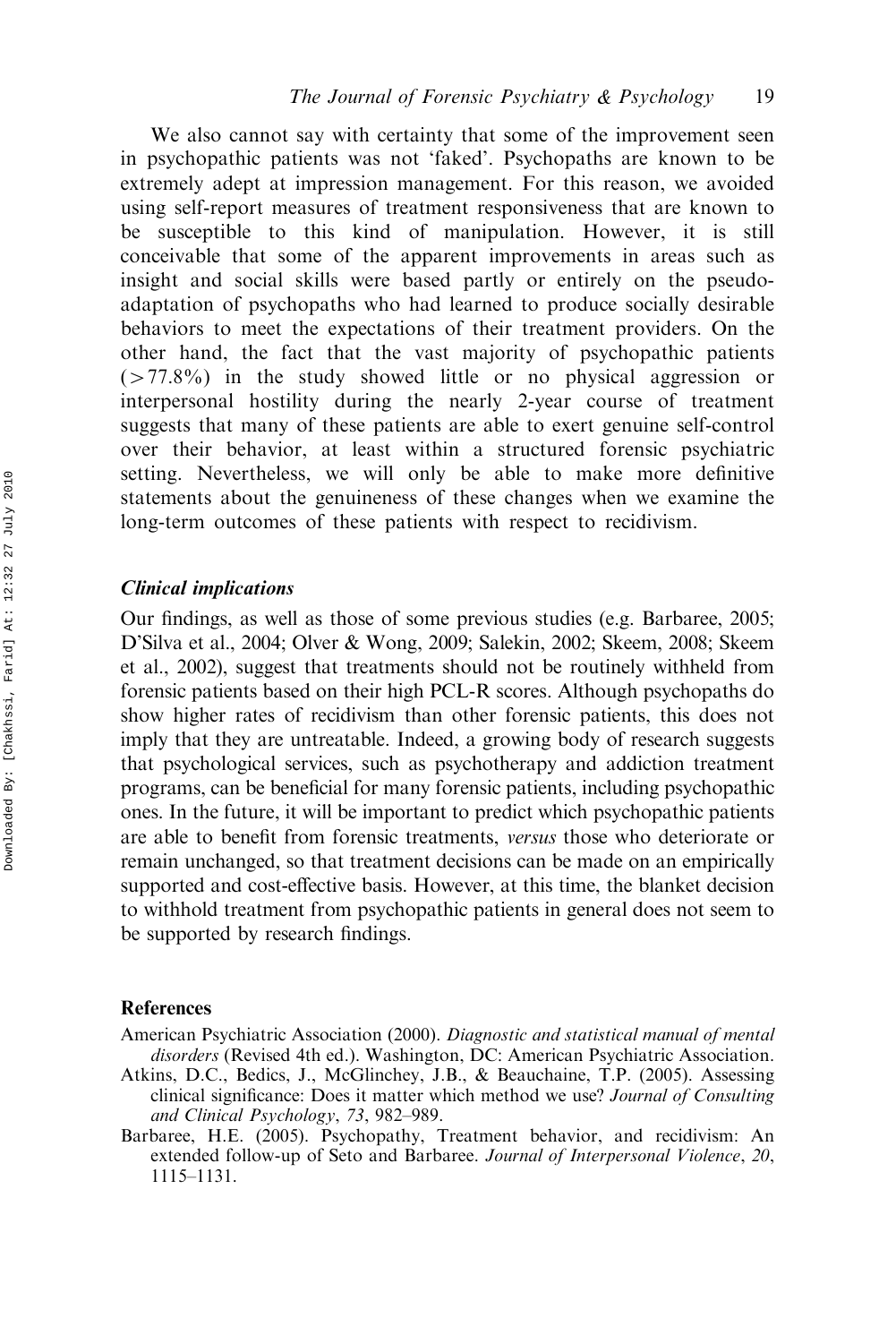- 20 F. Chakhssi et al.
- Blair, R.J.R. (2003). Neurobiological basis of psychopathy. British Journal of Psychiatry, 182, 5–7.
- Brinkley, C.A., Newman, J.P., Widiger, T.A., & Lynam, D.R. (2004). Two approaches to parsing the heterogeneity of psychopathy. Clinical Psychology: Science and Practice, 11, 69–94.
- Chakhssi, F., de Ruiter, C., & Bernstein, D. (2009). Reliability and validity of the Dutch version of the behavioural status index: A nurse-rated forensic assessment tool. Assessment, Prepublished online August 21, 2009; doi: 10.1177/ 1073191109338815.
- Christensen, L., & Mendoza, J.L. (1986). A method of assessing change in a single subject: An alteration of the RC index. *Behavior Therapy*, 15, 305–308.
- Cleckley, H.M. (1988). The mask of sanity: An attempt to clarify some issues about the so called psychopathic personality (5th ed.). Augusta: Emily S. Cleckley.
- Cooke, D.J., & Michie, C. (2001). Refining the construct of psychopathy: Towards a hierarchical model. *Psychological Assessment*, 13, 171–188.
- de Jong, C.A.J., Derks, F.C.H., van Oel, C.J., & Rinne, T. (1996). Gestructureerd interview voor de DSM-IV Persoonlijkheidsstoornissen. [Structured interview for DSM-IV personality disorders]. Sint Oedenrode, the Netherlands: Stichting Verslavingszorg Oost Brabant.
- Douglas, K.S., Guy, L.S., & Weir, J. (2006). HCR-20 violence risk assessment scheme: Overview and annotated bibliography. Retrieved May 26, 2008, from <http://kdouglas.wordpress.com/hcr-20/>
- D'Silva, K., Duggan, C., & McCarthy, L. (2004). Does treatment really make psychopaths worse? A review of the evidence. Journal of Personality Disorders, 18, 163–177.
- Gray, N.S., McCulloch, M.J., Smith, J., Morris, M., & Snowden, R.J. (2003). Violence viewed by psychopathic murderers: Adapting a revealing test may expose those psychopaths who are most likely to kill. Nature, 423, 497–498.
- Goldstein, A.P., Glick, B., Reiner, S., Zimmerman, D., & Coultry, T. (1987). Aggression replacement training. Illinois: Research Press.
- Hare, R.D. (1991). Hare psychopathy checklist-revised (PCL-R). Toronto, Canada: Multi-Health Systems.
- Hare, R.D. (2003). Hare psychopathy checklist-revised (PCL-R) (2nd ed). Toronto, Canada: Multi-Health Systems.
- Hare, R.D., Clark, D., Grann, M., & Thornton, D. (2000). Psychopathy and the predictive validity of the PCL-R: An international perspective. Behavioral Sciences and the Law, 18, 623–645.
- Harris, G.T., & Rice, M.E. (2006). Treatment of psychopathy: A review of empirical findings. In C.J. Patrick (Ed.), Handbook of psychopathy (pp. 555-572). New York: Guilford Press.
- Hemphill, J., Hare, R., & Wong, S. (1998). Psychopathy and recidivism: A review. Legal Criminological Psychology, 3, 141–172.
- Hildebrand, M., & de Ruiter, C. (2004). PCL-R psychopathy and its relation to DSM-IV Axis I and Axis II disorders in a sample of male forensic psychiatric patients in the Netherlands. International Journal of Law and Psychiatry, 27, 233–248.
- Hildebrand, M., & de Ruiter, C. PCL-R psychopathy and change on indicators of dynamic risk factors during inpatient forensic psychiatric treatment. Manuscript submitted for publication.
- Hildebrand, M., de Ruiter, C., & de Vogel, V. (2004). Psychopathy and sexual deviance in treated rapists: Association with sexual and nonsexual recidivism. Sexual Abuse: A Journal of Research and Treatment, 16, 1–24.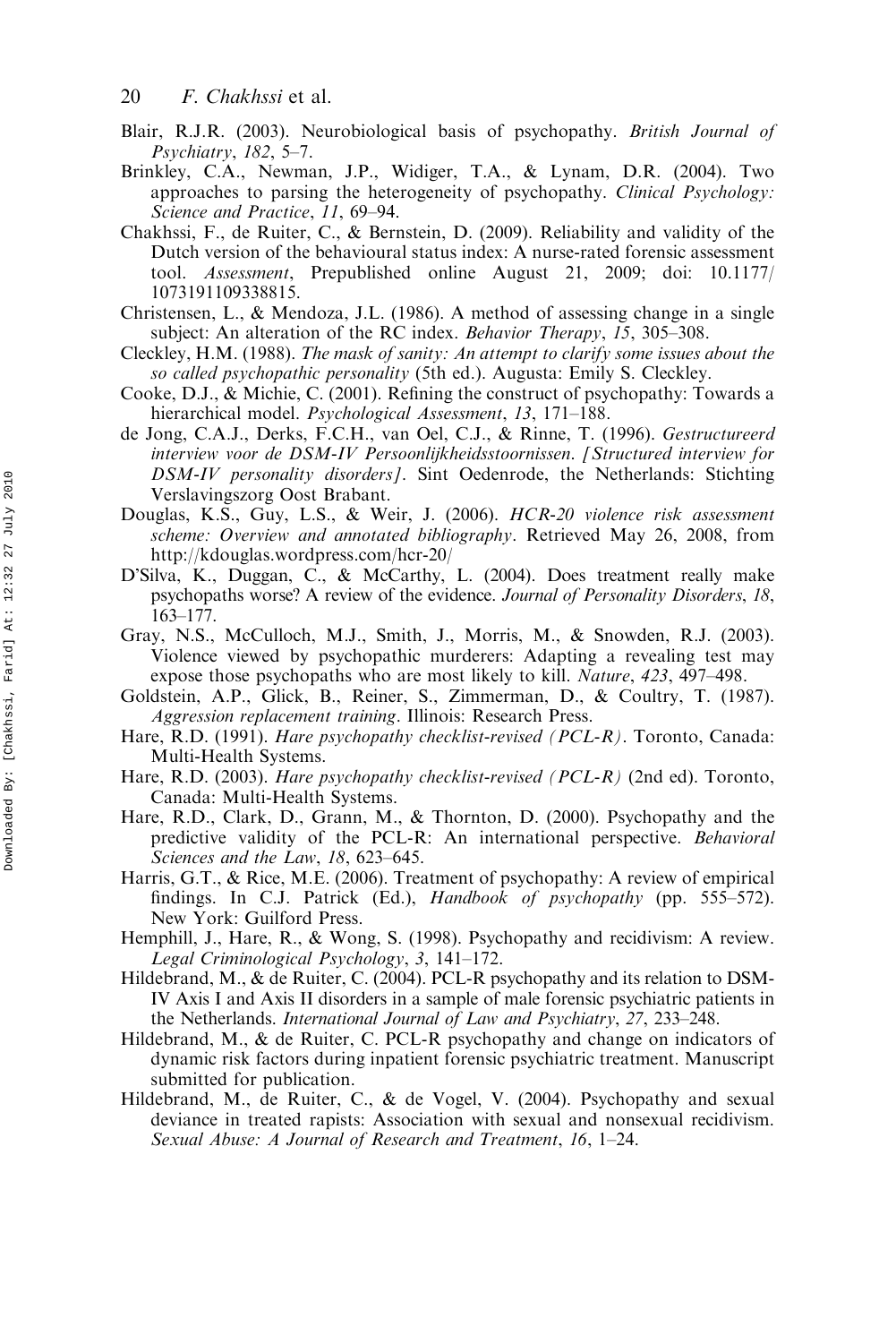- Hildebrand, M., de Ruiter, C., & Nijman, H. (2004). PCL-R psychopathy predicts disruptive behavior among male offenders in a Dutch forensic psychiatric hospital. Journal of Interpersonal Violence, 19, 13–29.
- Hildebrand, M., Hesper, B.L., Spreen, M., & Nijman, H.L.I. (2005). De waarde van gestructureerde risicotaxatie en van de diagnose psychopathie [The value of structured risk assessment and the diagnosis of psychopathy]. Utrecht: EFP.
- Hobson, J., Shine, J., & Roberts, R. (2000). How do psychopaths behave in a prison therapeutic community? Psychology, Crime and Law, 6, 139–154.
- Jacobson, N.S., & Truax, P. (1991). Clinical significance: A statistical approach to defining meaningful change in psychotherapy research. Journal of Consulting and Clinical Psychology, 59, 12–19.
- Laws, D.R., Hudson, S.M., & Ward, T. (2000). Remaking relapse prevention with sex offenders: A sourcebook. Thousand Oaks: Sage.
- Leistico, A.R., Salekin, R.T., DeCoster, J., & Rogers, R. (2008). A large-scale metaanalysis relating the Hare measures of psychopathy to antisocial conduct. Law and Human Behavior, 32, 28–45.
- Liberman, R.P., DeRisi, W.J., & Mueser, K.T. (1989). Social skills training for psychiatric patients. New York: Pergamon Press.
- McGlinchey, J.B., Atkins, D.C., & Jacobson, N.S. (2002). Clinical significance methods: Which one to use and how useful are they? Behavior Therapy, 33, 529–550.
- Miller, W.R., & Rollnick, S. (2002). Motivational interviewing: Preparing people to change. New York: Guilford Press.
- Morrissey, C., Mooney, P., Hogue, T.E., Lindsay, W.R., & Taylor, J.L. (2007). Predictive validity of the PCL-R for offenders with intellectual disability in a high security hospital: Treatment progress. Journal of Intellectual and Developmental Disability, 32, 125–133.
- Ogles, B.M., Lunnen, K.M., & Bonesteel, K. (2001). Clinical significance: History, application, and current practice. Clinical Psychology Review, 21, 421–446.
- Ogloff, J.R.D., Wong, S., & Greenwood, A. (1990). Treating criminal psychopaths in a therapeutic community program. Behavioral Sciences and the Law, 8, 181–190.
- Olver, M.E., & Wong, S. (2009). Therapeutic responses of psychopathic sexual offenders: Treatment attrition, therapeutic change, and long term recidivism. Journal of Consulting and Clinical Psychology, 77, 328–336.
- Patrick, C.J. (Ed.). (2006). Handbook of psychopathy. New York: Guilford Press.
- Pfohl, B., Blum, N., & Zimmerman, M. (1997). Structured interview for DSM-IV personality: SIDP-IV. Washington, DC: American Psychiatric Press.
- Raine, A., Lencz, T., Bihrle, S., LaCasse, L., & Colletti, P. (2000). Reduced prefrontal gray matter volume and reduced autonomic activity in antisocial personality disorder. Archives of General Psychiatry, 57, 119–127.
- Reed, V., Woods, P., & Robinson, D. (2000). Behavioural status index (BEST-Index): A 'life skills' assessment for selecting and monitoring therapy in mental health care. UK: Psychometric Press.
- Rice, M.E., Harris, G.T., & Cormier, C.A. (1992). An evaluation of a maximumsecurity therapeutic community for psychopaths and other mentally disordered offenders. Law and Human Behavior, 16, 399–412.
- Ross, T., Woods, P., Reed, V., Sookoo, S., Dean, A., Kettles, A.M. ..., Pfäfflin, F. (2008). Selecting and monitoring living skills in forensic mental health care: Cross-border validation of the BEST-index. International Journal of Mental Health, 36, 3–16.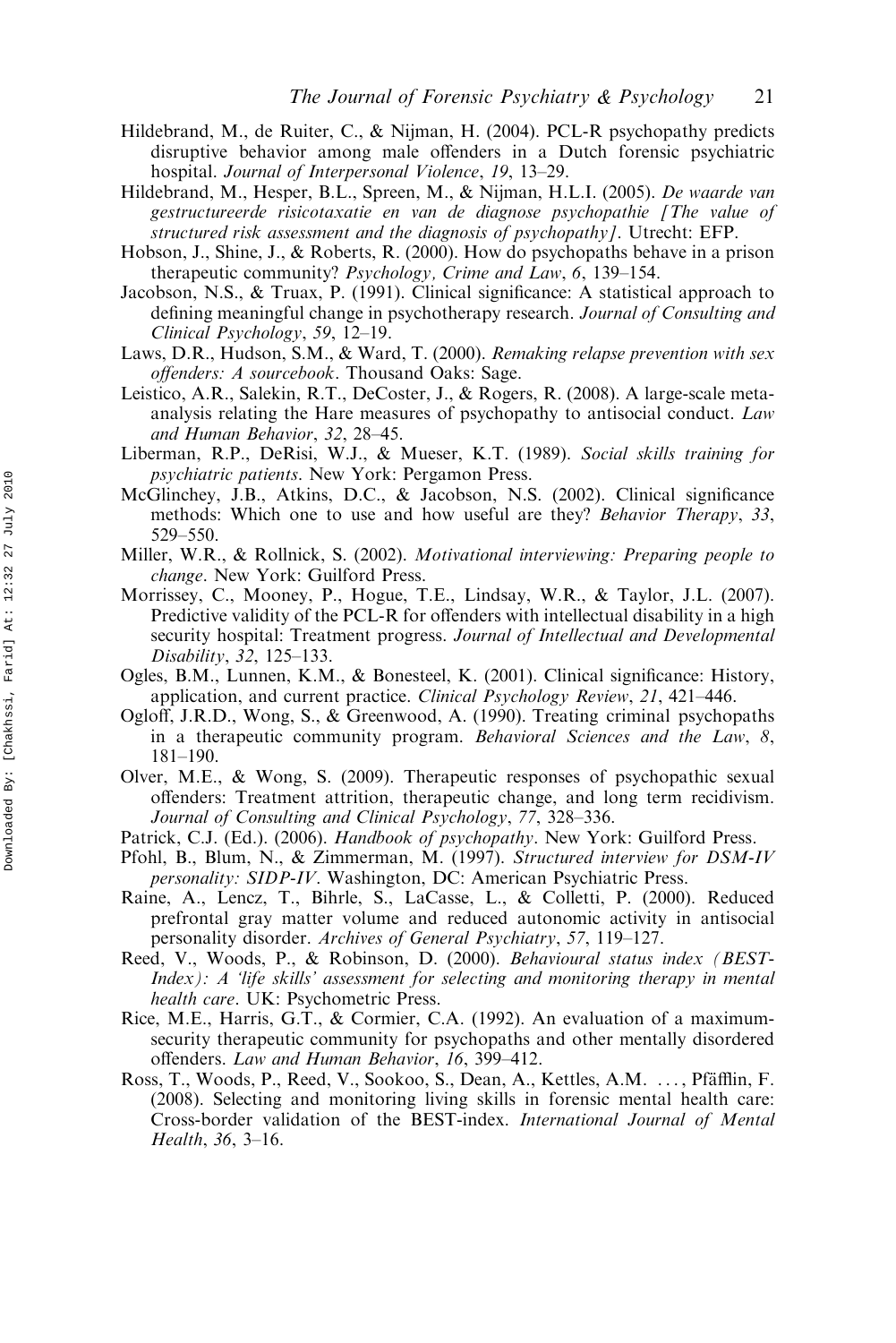- Salekin, R.T. (2002). Psychopathy and therapeutic pessimism: Clinical lore or clinical reality? Clinical Psychology Review, 22, 79–112.
- Seto, M.C., & Barbaree, H.E. (1999). Psychopathy, treatment behavior, and sex offenders recidivism. Journal of Interpersonal Violence, 14, 1235–1248.
- Skeem, J. (2008, July). High risk, not hopeless: Recent research on treating individuals with psychopathy. Paper presented at the annual meeting of the International Association of Forensic Mental Health, Vienna, Austria.
- Skeem, J., Monahan, J., & Mulvey, E. (2002). Psychopathy, treatment involvement, and subsequent violence among civil psychiatric patients. Law and Human Behavior, 26, 577–603.
- Smeijsters, H., & Cleven, G. (2006). The treatment of aggression using arts therapies in forensic psychiatry: Results of a qualitative inquiry. The Arts in Psychotherapy, 33, 37–58.
- SPSS Inc. (2005). SPSS 13.0 for windows. [Computer software]. Chicago, IL: SPSS Inc.
- Van Erven, A. (1999). Behavioural status index, Dutch version, (BSI-D). A broad risk assessment for mental health workers. Eindhoven: GGzE.
- Vertommen, H., Verheul, R., de Ruiter, C., & Hildebrand, M. (2002). Hare's psychopathie checklist: Handleiding [Dutch version of the Hare Psychopathy Checklist-Revised- Manual]. Lisse: Swets Test Publishers.
- Walters, G.D. (2003). Predicting institutional adjustment and recidivism with the Psychopathy Checklist factor scores: A meta-analysis. Law and Human Behavior, 27, 541–558.
- Wartna, B.S.J., Harbachi, S. el., & Essers, A.A.M. (2006). Strafrechtelijke recidive ex-terbeschikkinggestelden: Fact sheet 2006-8 [Criminal recidivism of ex-forensic psychiatric patients detained under the Dutch TBS-order]. Den Haag: WODC.
- Webster, C.D., Douglas, K.S., Eaves, D., & Hart, S.D. (1997). HCR-20. Assessing risk for violence, version 2. Burnaby, BC: Simon Fraser University, Mental Health, Law and Policy Institute.
- Woods, P. (2000). The behavioural status index: Descriptive studies within a forensic context (PhD thesis). Faculty of Health and Social Studies, Anglia Polytechnic University.
- Young, J.E. (1994). Cognitive therapy for personality disorders: A schema-focused approach (2nd ed.). Sarasota, FL: Professional Resource Press.

### Appendix: Calculation of the reliable change index (Jacobson & Truax, 1991), and an example

To address whether patients' change during treatment exceeds the change that would be expected based on measurement error alone, Jacobson and Truax (1991) developed the RCI:

$$
RCI = \frac{X_2 - X_1}{\sqrt{2(SE)^2}}
$$

where  $X_1$  = subject's pretest score;  $X_2$  = subject's post-test score and where  $X_1$  is subject spretest score;  $X_2$  is subject spost-test score and  $SE = s_1\sqrt{1 - r_{xx}}$ ;  $s_1$  is standard deviation of the sample at pretreatment;  $r_{xx}$  = reliability of the measure. With a subject's BEST-Index total score of 232 at T1, a total score of 256 at T4, standard deviation of the total sample of 32.50 at pretreatment and the internal consistency of 0.97 (Cronbach's  $\alpha$ ) for the BEST-Index total score, as reported by Chakhssi et al. (2009), the RCI is calculated as: